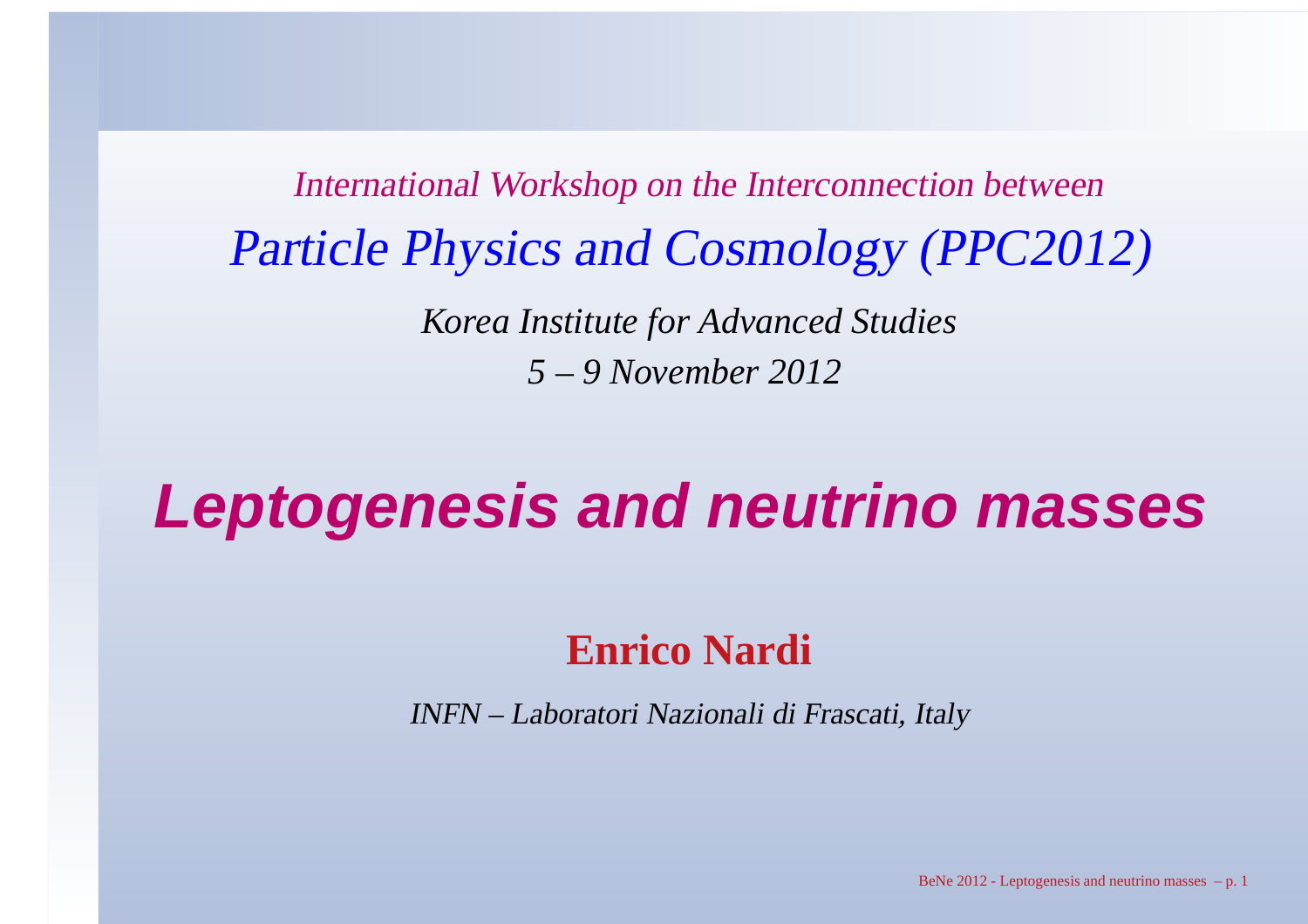## **Baryogenesis: explaining one single experimental number:**

## That is the cosmic excess of baryons over antibaryons

This is inferred from experiments in two independent ways: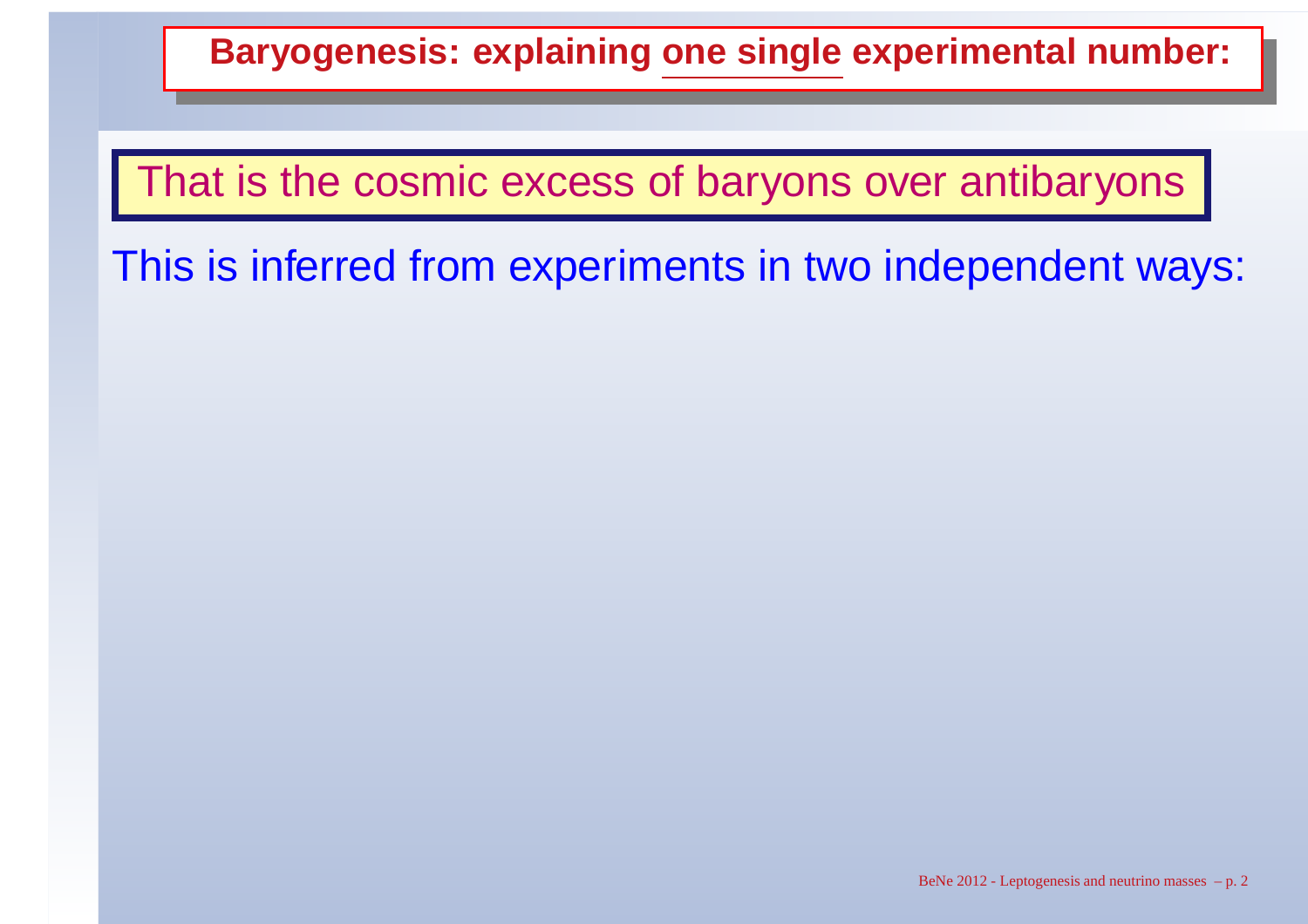## **Baryogenesis: explaining one single experimental number:**

That is the cosmic excess of baryons over antibaryons

This is inferred from experiments in two independent ways:

1. Light Elements Abundances [D,  $^3$ He,  $^4$ He,  $^7$ Li]  $\ vs. \ \ 3\nu$ -BBN predictions ( $T\lesssim$  $\lesssim 1$  MeV)

$$
\eta \equiv \frac{n_B}{n_\gamma} = (5.7 \pm 0.6) \times 10^{-10}
$$
 (95% c.l.),  
[D only: F. locco *et al.*, Phys. Rep.472, 1 (2009)]

BeNe 2012 - Leptogenesis and neutrino masses – p. 2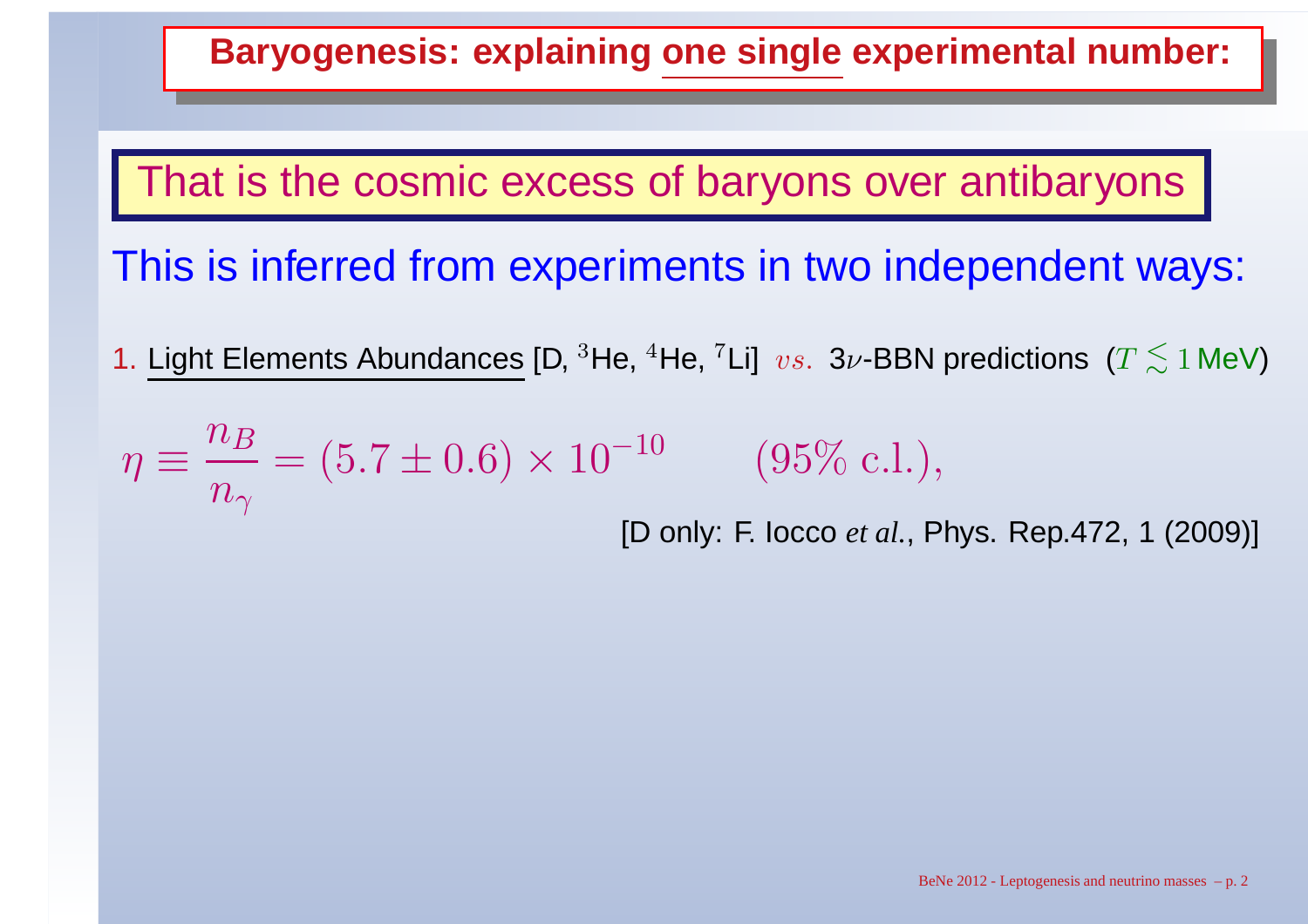## **Baryogenesis: explaining one single experimental number:**

## That is the cosmic excess of baryons over antibaryons

## This is inferred from experiments in two independent ways:

1. Light Elements Abundances [D,  $^3$ He,  $^4$ He,  $^7$ Li]  $\ vs. \ \ 3\nu$ -BBN predictions ( $T\lesssim$  $\lesssim 1$  MeV)

$$
\eta \equiv \frac{n_B}{n_\gamma} = (5.7 \pm 0.6) \times 10^{-10}
$$
 (95% c.l.),  
[D only: F. locco *et al.*, Phys. Rep.472, 1 (2009)]

2. CMB anisotropies [WMAP7, BAO, SN-IA, HST] (Recombination:  $T\leq$  $\lesssim 1$  eV)

$$
\Omega_B h^2 \equiv \frac{\rho_B}{\rho_{\text{crit}}} \left( \frac{H_0}{100 \text{ km/sec/Mpc}} \right)^2 = \left( 2.258^{+0.057}_{-0.056} \right) \times 10^{-2} \quad (68\% \text{ c.l.}),
$$

[WMAP7 <sup>+</sup>ΛCDM: D. Larson *et al.,* A.J.Suppl. 192, <sup>16</sup> (2011)]

[Same quantity:  $10^{10}\,\eta = 274\,\Omega_B\,h^2$  $^2\rrbracket$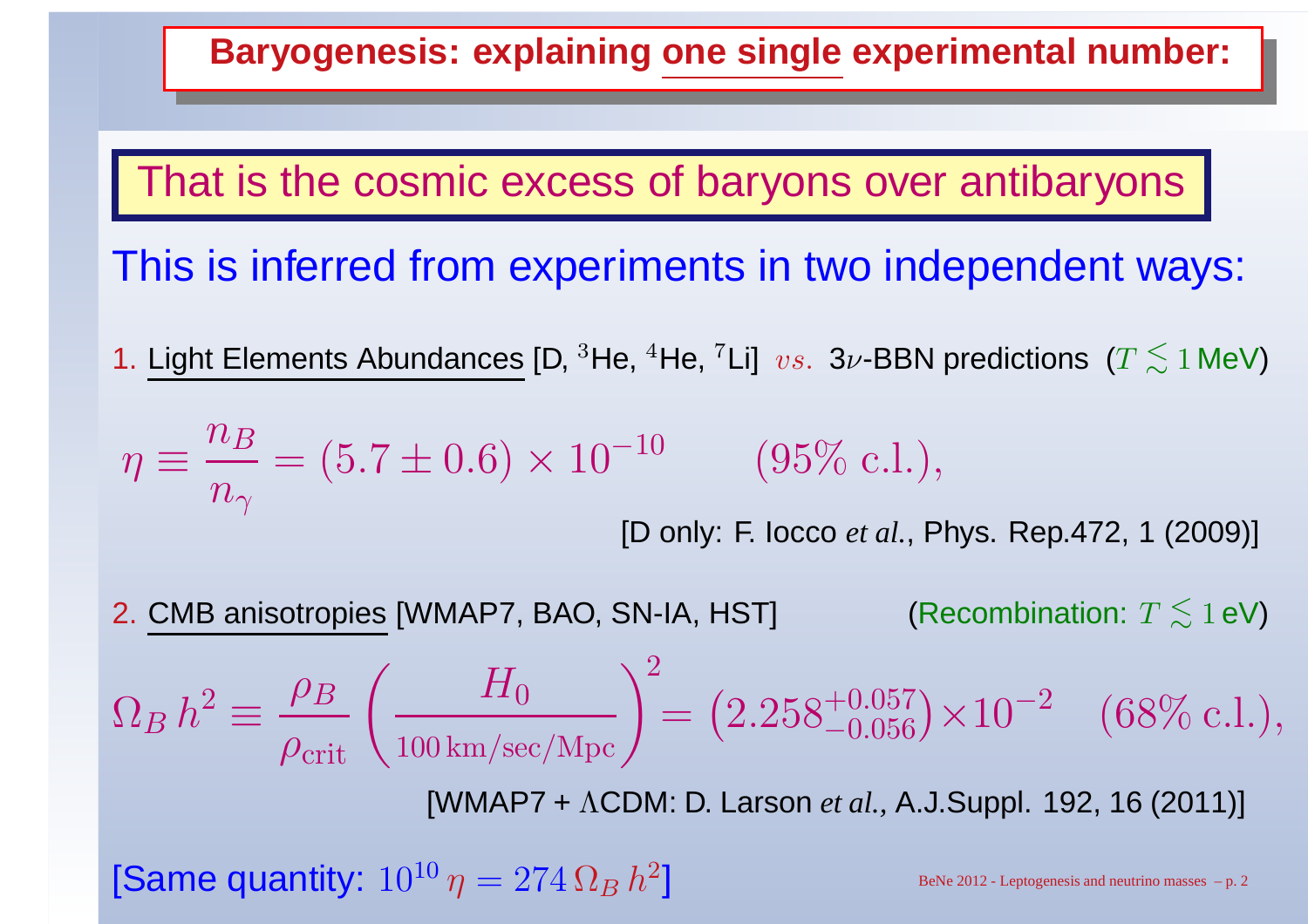### A third way to express the same quantity:



[Normalization with the entropy density  $s/n_{\gamma}\big|_0 = 7.04$  gives a quantity conserved in the Universe evolution.]

$$
Y_{\Delta B}^{BBN} = (8.10 \pm 0.85) \times 10^{-11}, \qquad Y_{\Delta B}^{CMB} = (8.79 \pm 0.44) \times 10^{-11}.
$$

The impressive consistency between  $Y_{\Delta B}^{BBN}$   $^{BBN}_{B}$  and  $Y^{CMB}_{\Delta B}$  $\frac{d}{d}$  determined at different<br>than 10% uncertainty epochs  $_{T_{BBN}/T_{CMB}\approx 10^6}$ : We know the BAU with less than  $10\%$  uncertainty.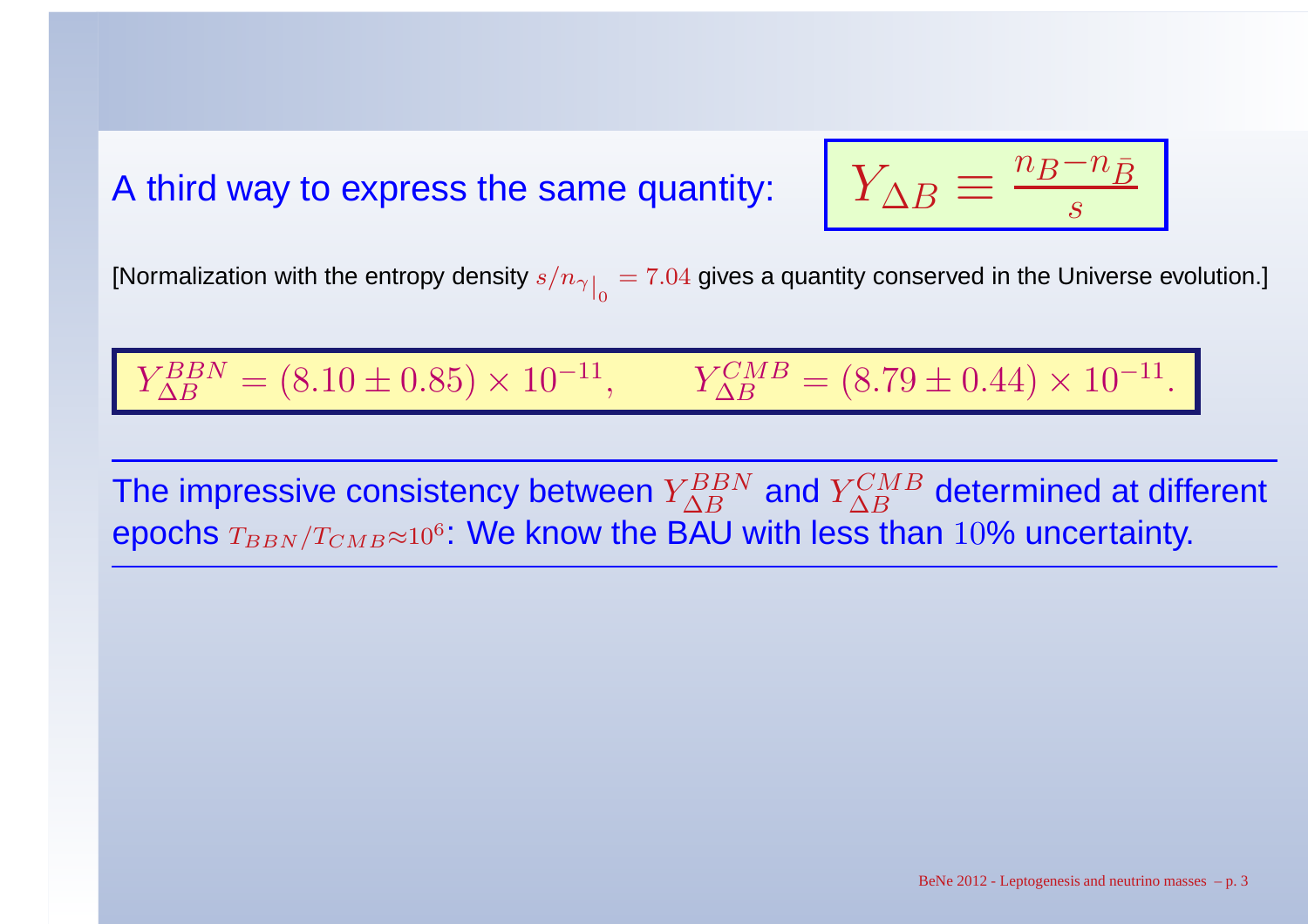### A third way to express the same quantity:



[Normalization with the entropy density  $s/n_{\gamma}\big|_0 = 7.04$  gives a quantity conserved in the Universe evolution.]

$$
Y_{\Delta B}^{BBN} = (8.10 \pm 0.85) \times 10^{-11}, \qquad Y_{\Delta B}^{CMB} = (8.79 \pm 0.44) \times 10^{-11}.
$$

The impressive consistency between  $Y_{\Delta B}^{BBN}$   $^{BBN}_{B}$  and  $Y^{CMB}_{\Delta B}$  $\frac{d}{d}$  determined at different<br>than 10% uncertainty epochs  $_{T_{BBN}/T_{CMB}\approx 10^6}$ : We know the BAU with less than  $10\%$  uncertainty.

We have one well determined experimental number, that representsPhysics Beyond the SM. No other related quantity ("LAU") is measurable.

Particle physics models for baryogenesis must relate  $Y_{\Delta B}$  $_B$  to other types of observables.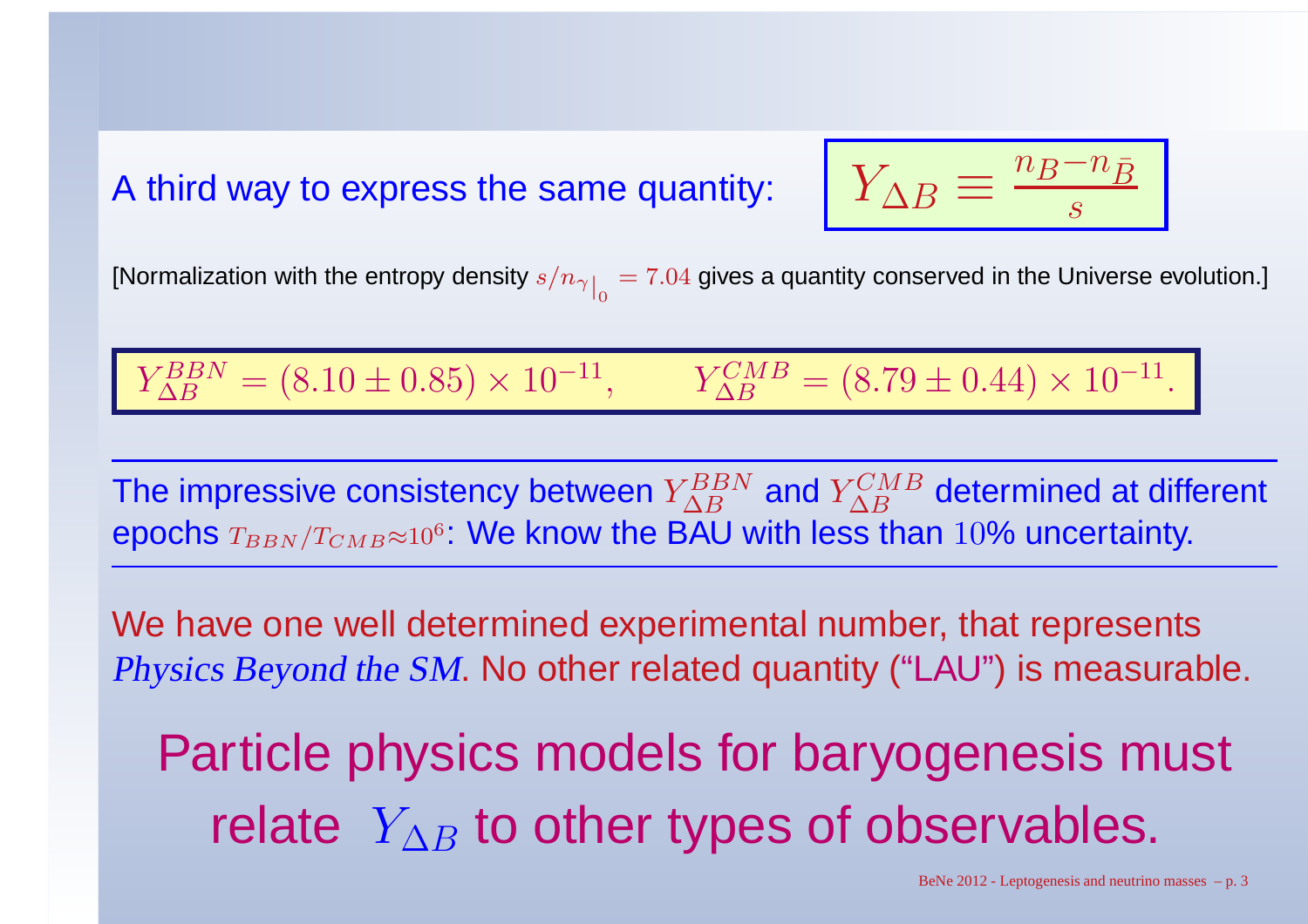**There are different scenarios for baryogenesis**

Leptogenesis: is <sup>a</sup> class of scenarios where the Universe baryon asymmetry $(\Delta B)$  is produced from a lepton asymmetry  $(\Delta L)$  generated in the  $\alpha$  arave of the heavy  $ST(2)$  singlet  $\alpha\rho$  square decays of the heavy SU(2) singlet *seesaw* Majorana neutrinos.

Baryon Asymmetry ⇔ Neutrino Physics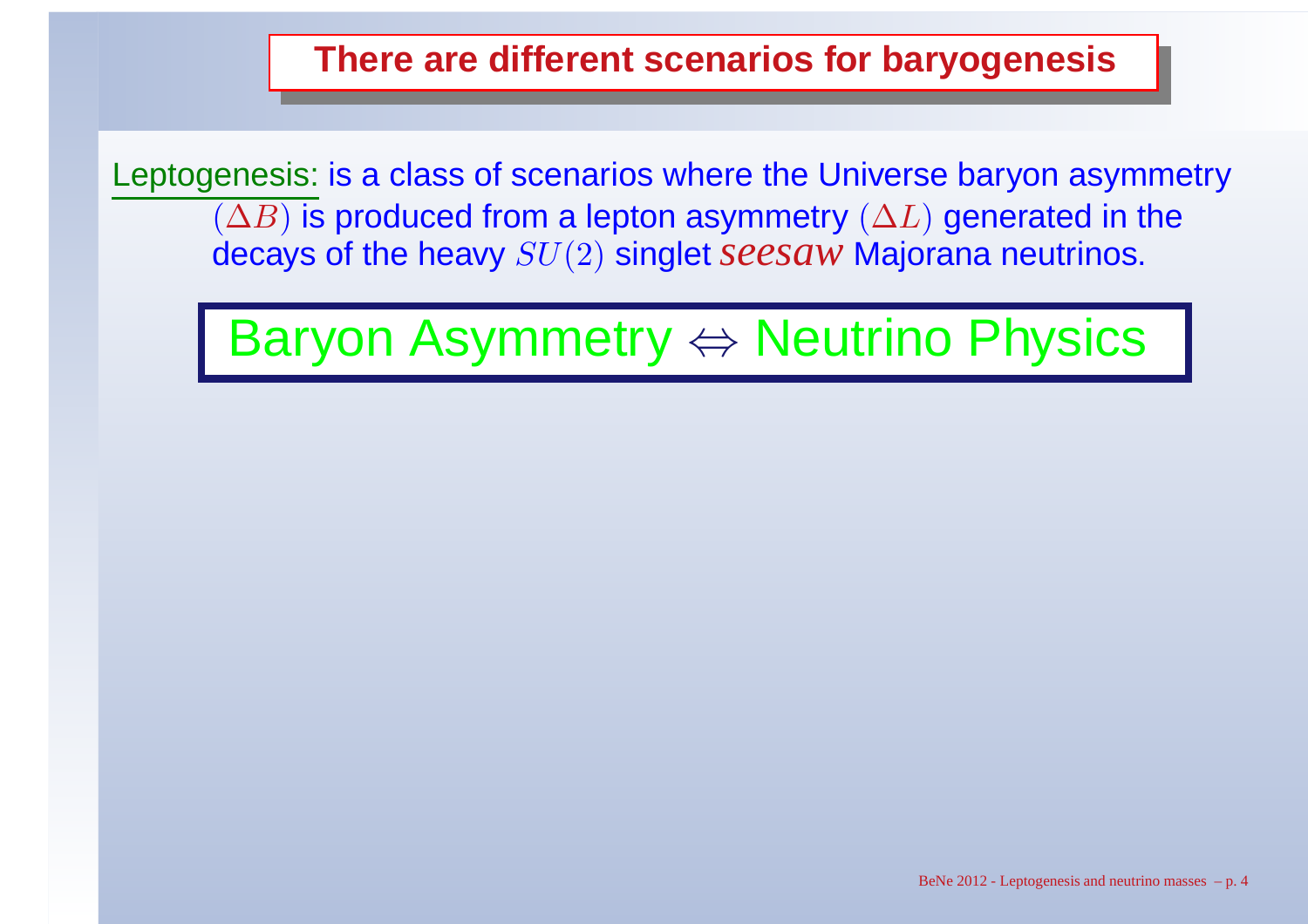**There are different scenarios for baryogenesis**

Leptogenesis: is <sup>a</sup> class of scenarios where the Universe baryon asymmetry $(\Delta B)$  is produced from a lepton asymmetry  $(\Delta L)$  generated in the  $\alpha$  arave of the heavy  $ST(2)$  singlet  $\alpha\rho$  square decays of the heavy SU(2) singlet *seesaw* Majorana neutrinos.

# Baryon Asymmetry ⇔ Neutrino Physics

Electroweak Baryogenesis: is <sup>a</sup> class of scenarios where the out-of-equilibriumcondition for generating  $\Delta B$  is provided by a  $1^{\text{st}}$  order EW phase transition.

# BAU ⇔ SM / MSSM / BMSSM Phenomenology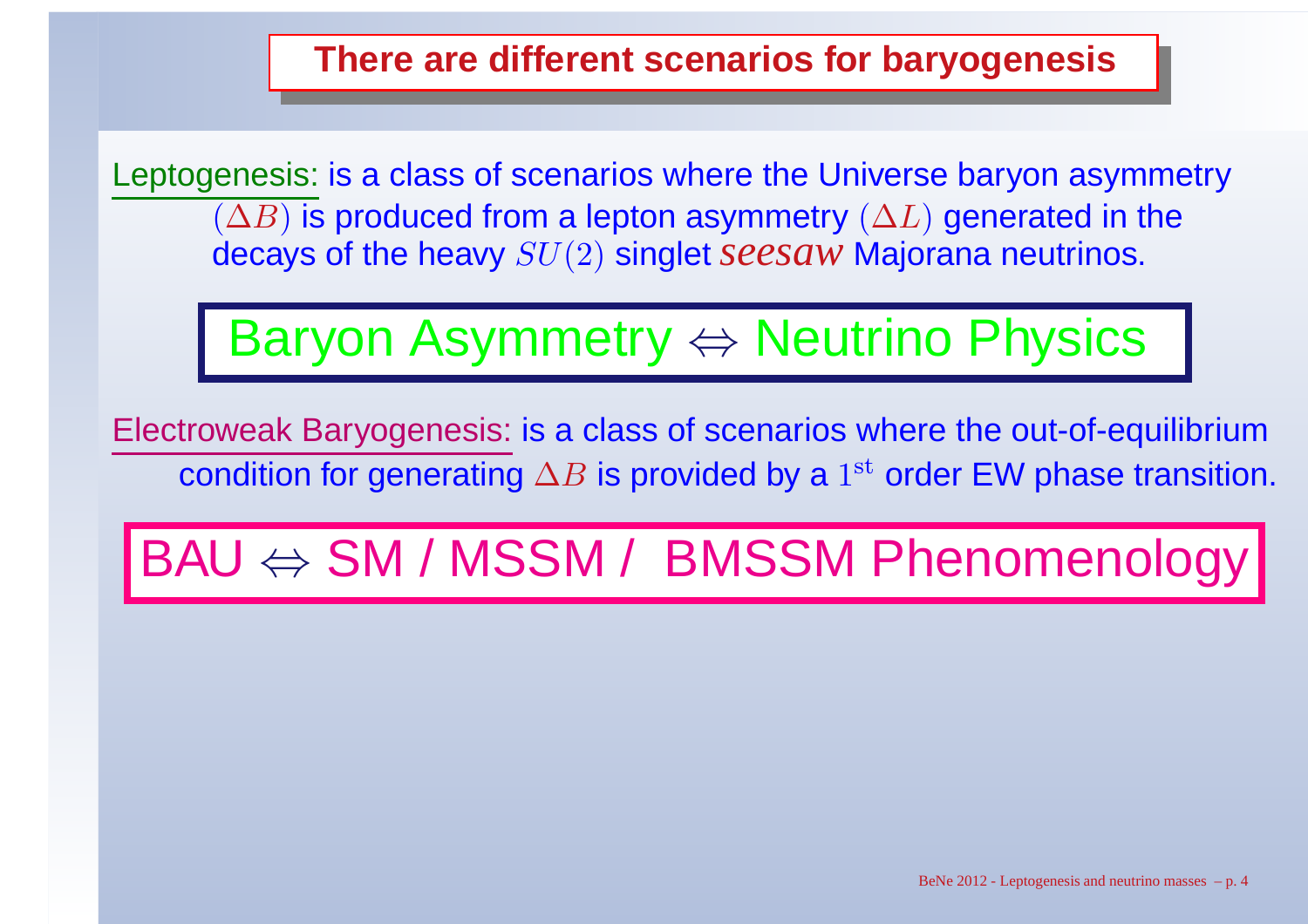**There are different scenarios for baryogenesis**

Leptogenesis: is <sup>a</sup> class of scenarios where the Universe baryon asymmetry $(\Delta B)$  is produced from a lepton asymmetry  $(\Delta L)$  generated in the  $\alpha$  arave of the heavy  $ST(2)$  singlet  $\alpha\rho$  square decays of the heavy SU(2) singlet *seesaw* Majorana neutrinos.

# Baryon Asymmetry ⇔ Neutrino Physics

Electroweak Baryogenesis: is <sup>a</sup> class of scenarios where the out-of-equilibriumcondition for generating  $\Delta B$  is provided by a  $1^{\text{st}}$  order EW phase transition.

# BAU ⇔ SM / MSSM / BMSSM Phenomenology

Affleck-Dine Baryogenesis: is a class of scenarios where ∆B arises from large squarks and/or sleptons expectation values generated in theearly Universe when  $H > m_{\mathbf{SUSY}}$  $(T \sim$  $\sim 10^{10}$  GeV).

> Baryon Asymmetry⇔ ??  $(m_\nu$  $_{\nu}$  ? )

ontaneous Baryogenesis, etc.. . . )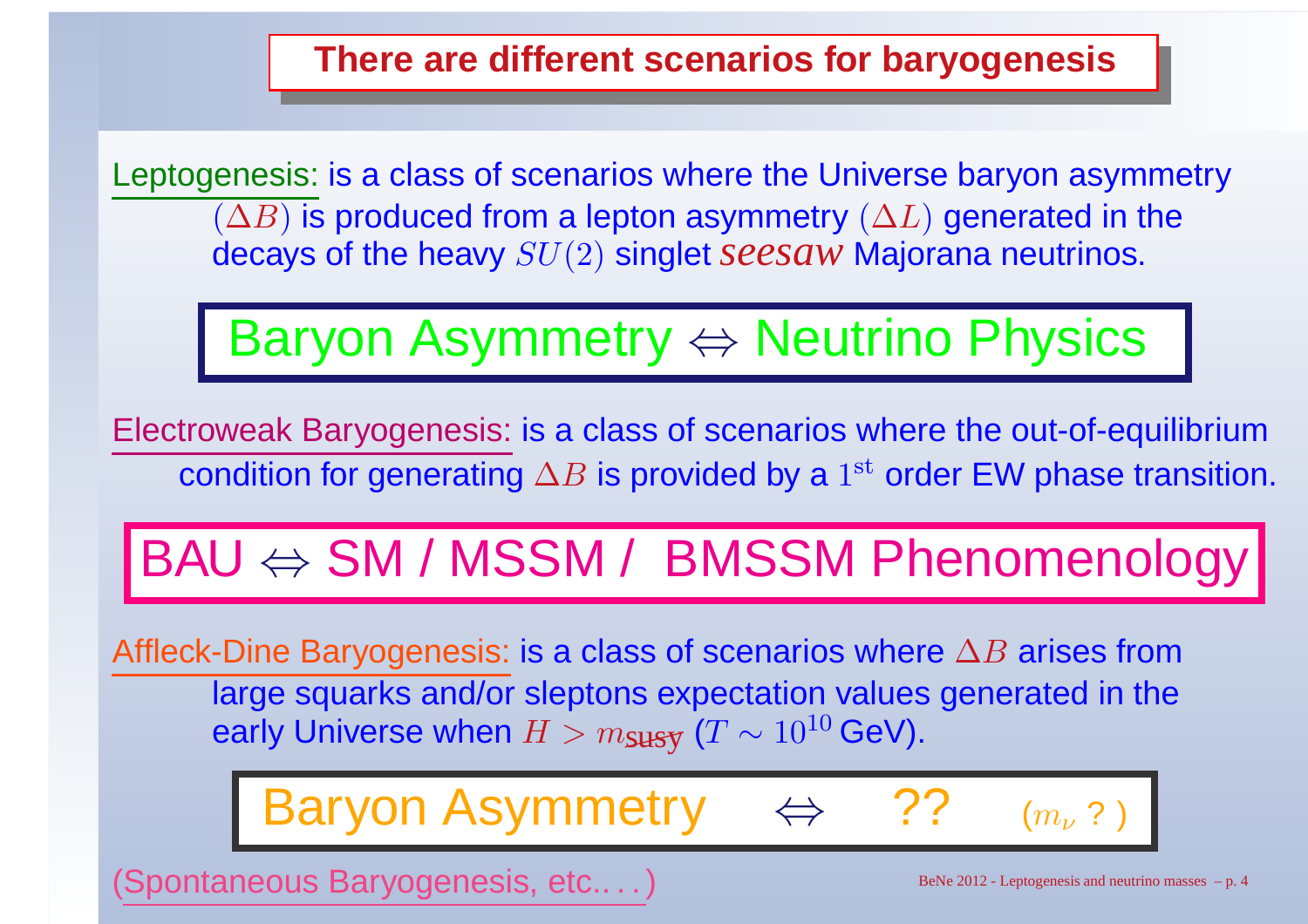

### 1.  $\beta$  & B-L | 2.  $\mathcal{C}$  & Deviations from<br>thermal equilibrium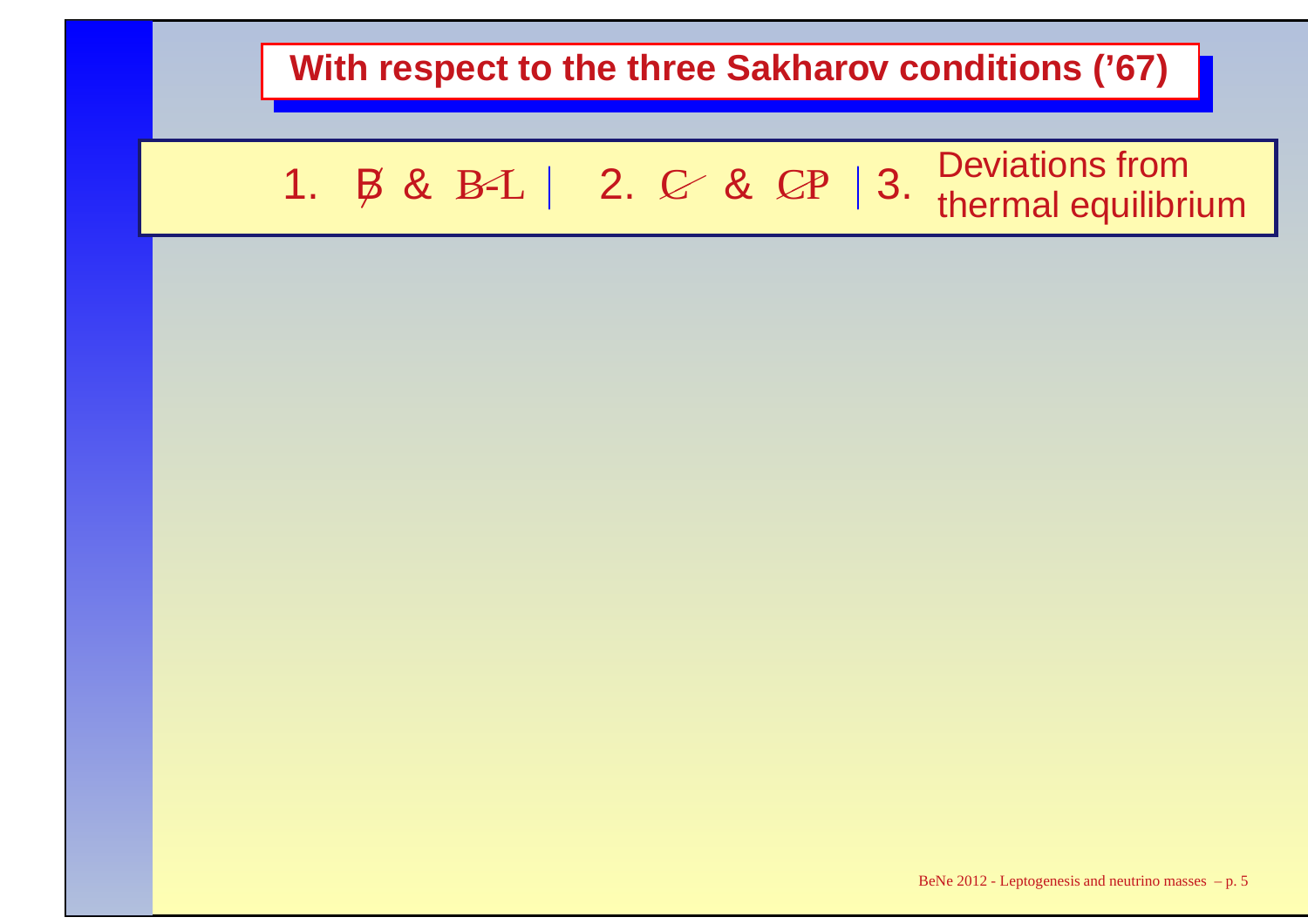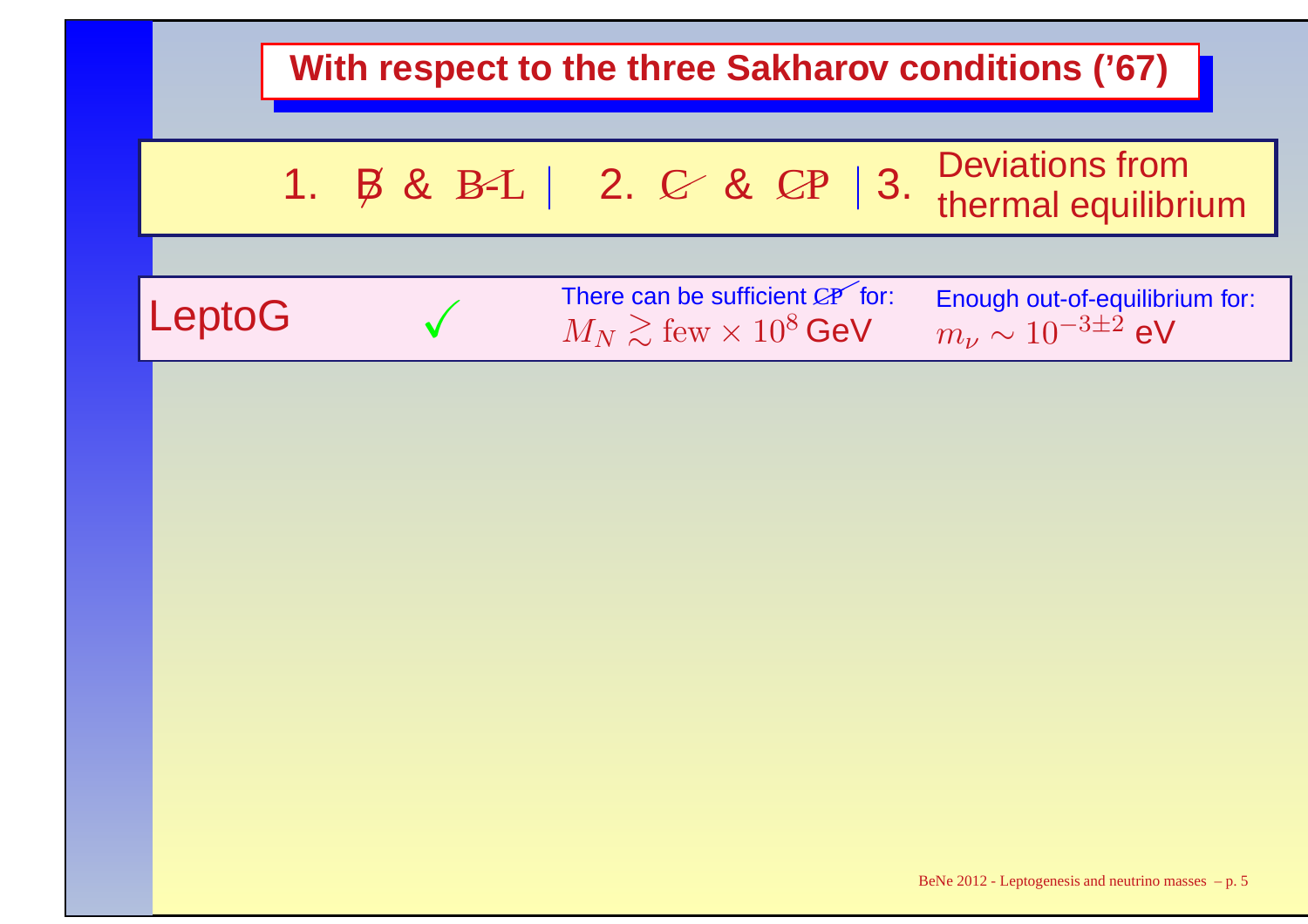|                                                                                     |  | With respect to the three Sakharov conditions ('67)                                  |                                                                   |  |  |  |
|-------------------------------------------------------------------------------------|--|--------------------------------------------------------------------------------------|-------------------------------------------------------------------|--|--|--|
| $1_{\cdot}$                                                                         |  | B & B-L   2. C & CP   3.                                                             | <b>Deviations from</b><br>thermal equilibrium                     |  |  |  |
|                                                                                     |  |                                                                                      |                                                                   |  |  |  |
| LeptoG                                                                              |  | There can be sufficient CP for:<br>$M_N \gtrsim \text{few} \times 10^8 \,\text{GeV}$ | Enough out-of-equilibrium for:<br>$m_{\nu} \sim 10^{-3 \pm 2}$ eV |  |  |  |
|                                                                                     |  |                                                                                      |                                                                   |  |  |  |
| <b>EWB SM</b>                                                                       |  | $Im(CKM)$ too small<br>by a factor $\sim 10^{8(*)}$                                  | too weak by a factor<br>of a few $(M_H$ is too large)             |  |  |  |
| $(*)$ B. Gavela, P. Hernandez, J. Orloff, O. Pene & C. Quimbay, NPB430, 382, (1994) |  |                                                                                      |                                                                   |  |  |  |
|                                                                                     |  |                                                                                      |                                                                   |  |  |  |
|                                                                                     |  |                                                                                      |                                                                   |  |  |  |
|                                                                                     |  |                                                                                      |                                                                   |  |  |  |
|                                                                                     |  |                                                                                      |                                                                   |  |  |  |
|                                                                                     |  |                                                                                      | BeNe 2012 - Leptogenesis and neutrino masses $-$ p. 5             |  |  |  |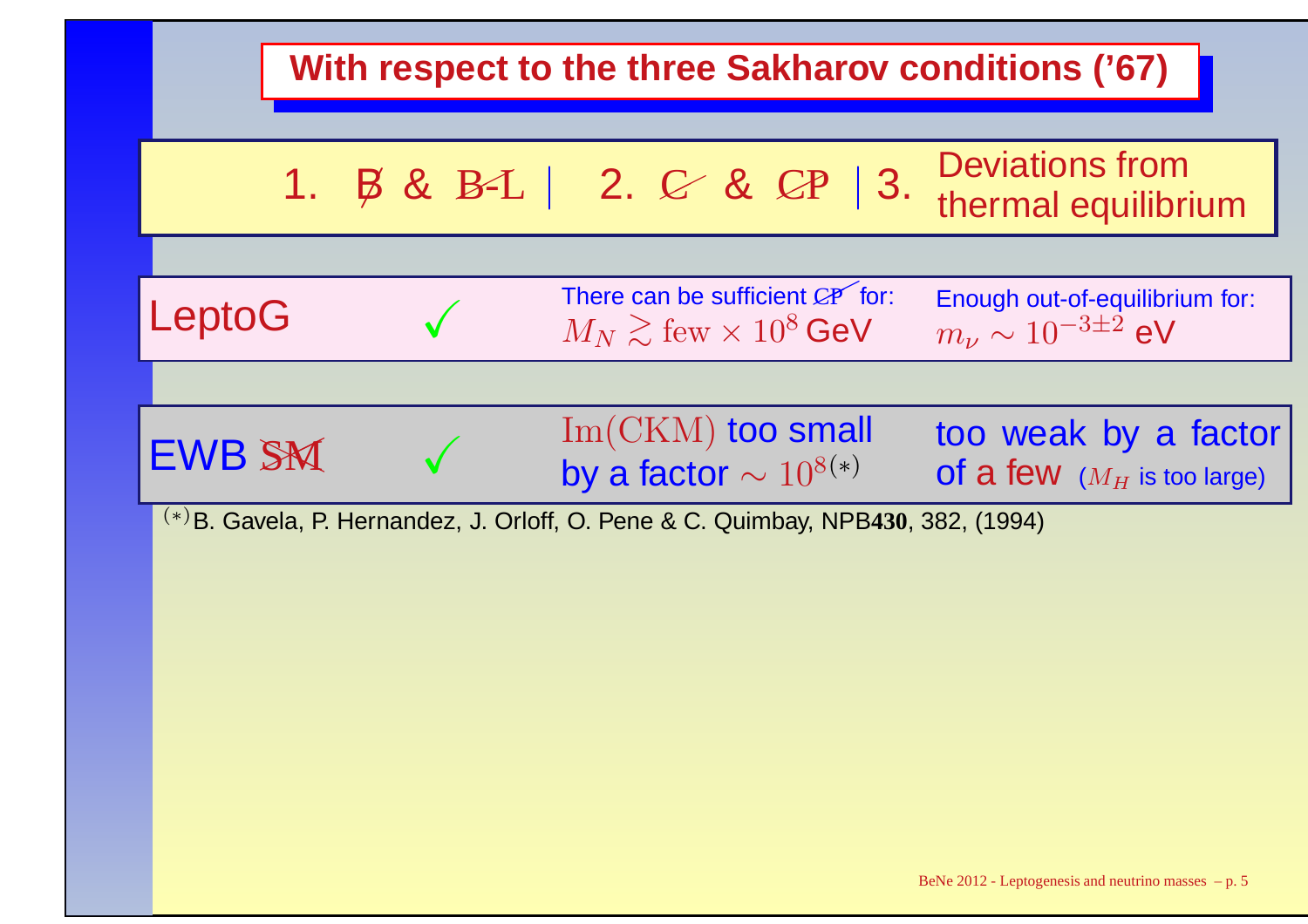|                                                                                     | With respect to the three Sakharov conditions ('67)                                                                                         |                                                                              |  |  |  |  |
|-------------------------------------------------------------------------------------|---------------------------------------------------------------------------------------------------------------------------------------------|------------------------------------------------------------------------------|--|--|--|--|
|                                                                                     | 1. $\beta$ & B-L   2. $\mathcal{C}$ & $\mathcal{C}P$   3.                                                                                   | <b>Deviations from</b><br>thermal equilibrium                                |  |  |  |  |
| LeptoG                                                                              | There can be sufficient CP for:<br>$M_N \gtrsim \text{few} \times 10^8$ GeV                                                                 | Enough out-of-equilibrium for:<br>$m_{\nu} \sim 10^{-3 \pm 2}$ eV            |  |  |  |  |
| <b>EWB SM</b>                                                                       | $Im(CKM)$ too small<br>by a factor $\sim 10^{8(*)}$                                                                                         | too weak by a factor<br><b>of a few</b> $(M_H$ is too large)                 |  |  |  |  |
| $(*)$ B. Gavela, P. Hernandez, J. Orloff, O. Pene & C. Quimbay, NPB430, 382, (1994) |                                                                                                                                             |                                                                              |  |  |  |  |
| EWB MSSM V                                                                          | $\arg(\mu, m_{\tilde{q}}, A_t) \sim \mathcal{O}(1)$<br>$ d_e  \lesssim 1.4 \cdot 10^{-27}$ e cm<br>$ d_n  \lesssim 3.0 \cdot 10^{-26}$ e cm | requires $M_H \lesssim 120$ GeV<br>(LHC: $M_H > 120$ GeV at $\sim 9\sigma$ ) |  |  |  |  |
|                                                                                     |                                                                                                                                             |                                                                              |  |  |  |  |
|                                                                                     |                                                                                                                                             | BeNe 2012 - Leptogenesis and neutrino masses $-p.5$                          |  |  |  |  |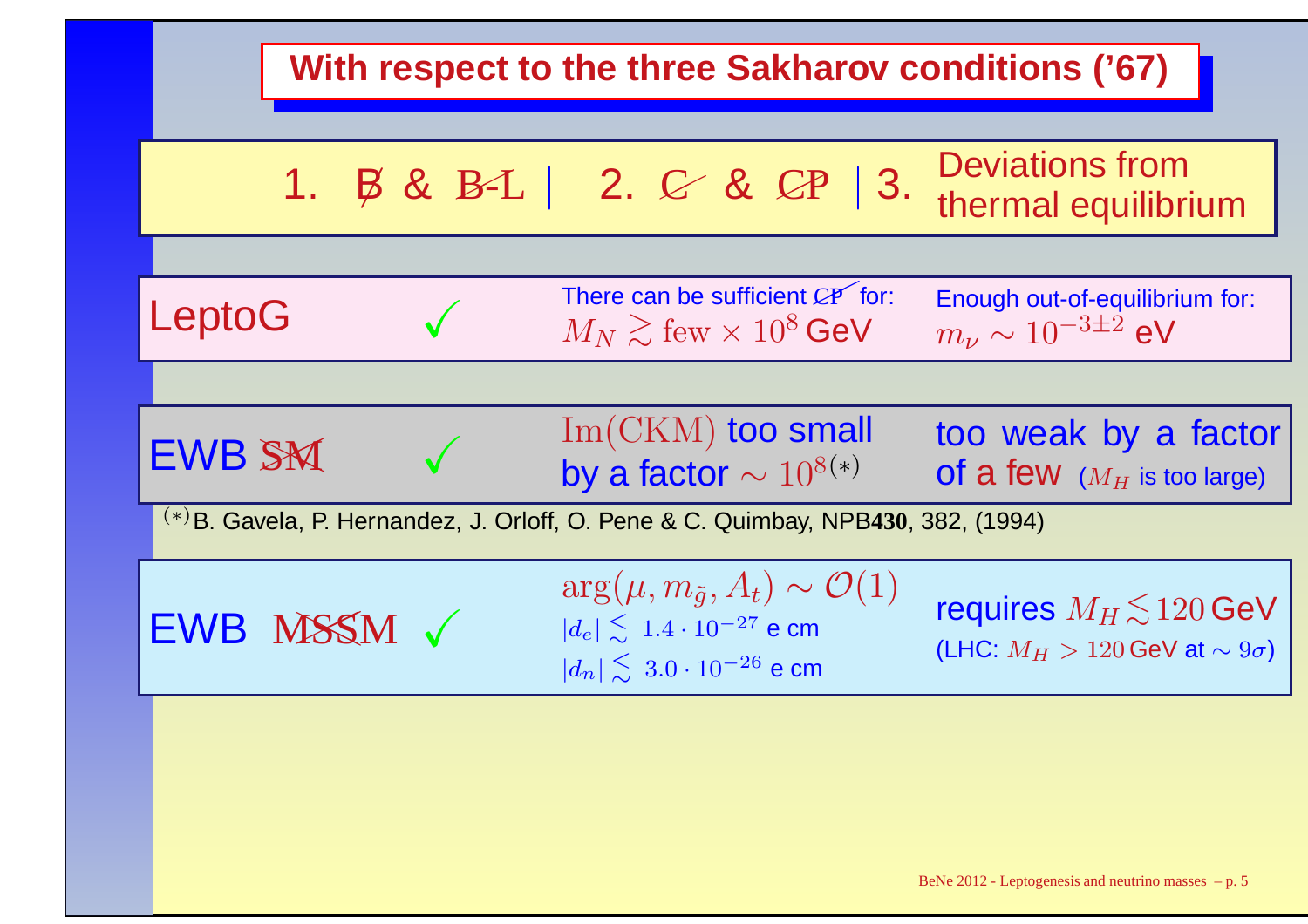|                                                                                              | With respect to the three Sakharov conditions ('67)   |  |                                                                                                                                        |                                                                              |  |  |
|----------------------------------------------------------------------------------------------|-------------------------------------------------------|--|----------------------------------------------------------------------------------------------------------------------------------------|------------------------------------------------------------------------------|--|--|
|                                                                                              |                                                       |  | 1. B & B-L   2. C & CP   3.                                                                                                            | <b>Deviations from</b><br>thermal equilibrium                                |  |  |
| LeptoG                                                                                       |                                                       |  | There can be sufficient CP for:<br>$M_N \gtrsim \text{few} \times 10^8 \,\text{GeV}$                                                   | Enough out-of-equilibrium for:<br>$m_{\nu} \sim 10^{-3 \pm 2}$ eV            |  |  |
| <b>EWB SM</b>                                                                                |                                                       |  | $Im(CKM)$ too small<br>by a factor $\sim 10^{8(*)}$                                                                                    | too weak by a factor<br><b>of a few</b> $(M_H$ is too large)                 |  |  |
| $(*)$ B. Gavela, P. Hernandez, J. Orloff, O. Pene & C. Quimbay, NPB430, 382, (1994)          |                                                       |  |                                                                                                                                        |                                                                              |  |  |
|                                                                                              | EWB MSSM V                                            |  | $\arg(\mu, m_{\tilde{q}}, A_t) \sim \mathcal{O}(1)$<br>$ d_e  \le 1.4 \cdot 10^{-27}$ e cm<br>$ d_n  \lesssim 3.0 \cdot 10^{-26}$ e cm | requires $M_H \lesssim 120$ GeV<br>(LHC: $M_H > 120$ GeV at $\sim 9\sigma$ ) |  |  |
|                                                                                              |                                                       |  |                                                                                                                                        |                                                                              |  |  |
| $A-D^{(*)}$                                                                                  | $V''(\phi) \sim -H^2$<br>when $m_{\text{soft}} \ll H$ |  | enough spontaneous CP<br>violation at $T \gg M_W$                                                                                      | Relations(?) with low energy pa-<br>rameters: $(m_\nu < 10^{-5} \text{ eV})$ |  |  |
| $^{(*)}$ I. Affleck & M. Dine, NPB249 (1985); M. Dine, L. Randall, S. Thomas, NPB458, (1996) |                                                       |  |                                                                                                                                        |                                                                              |  |  |
|                                                                                              |                                                       |  |                                                                                                                                        | BeNe 2012 - Leptogenesis and neutrino masses $-p.5$                          |  |  |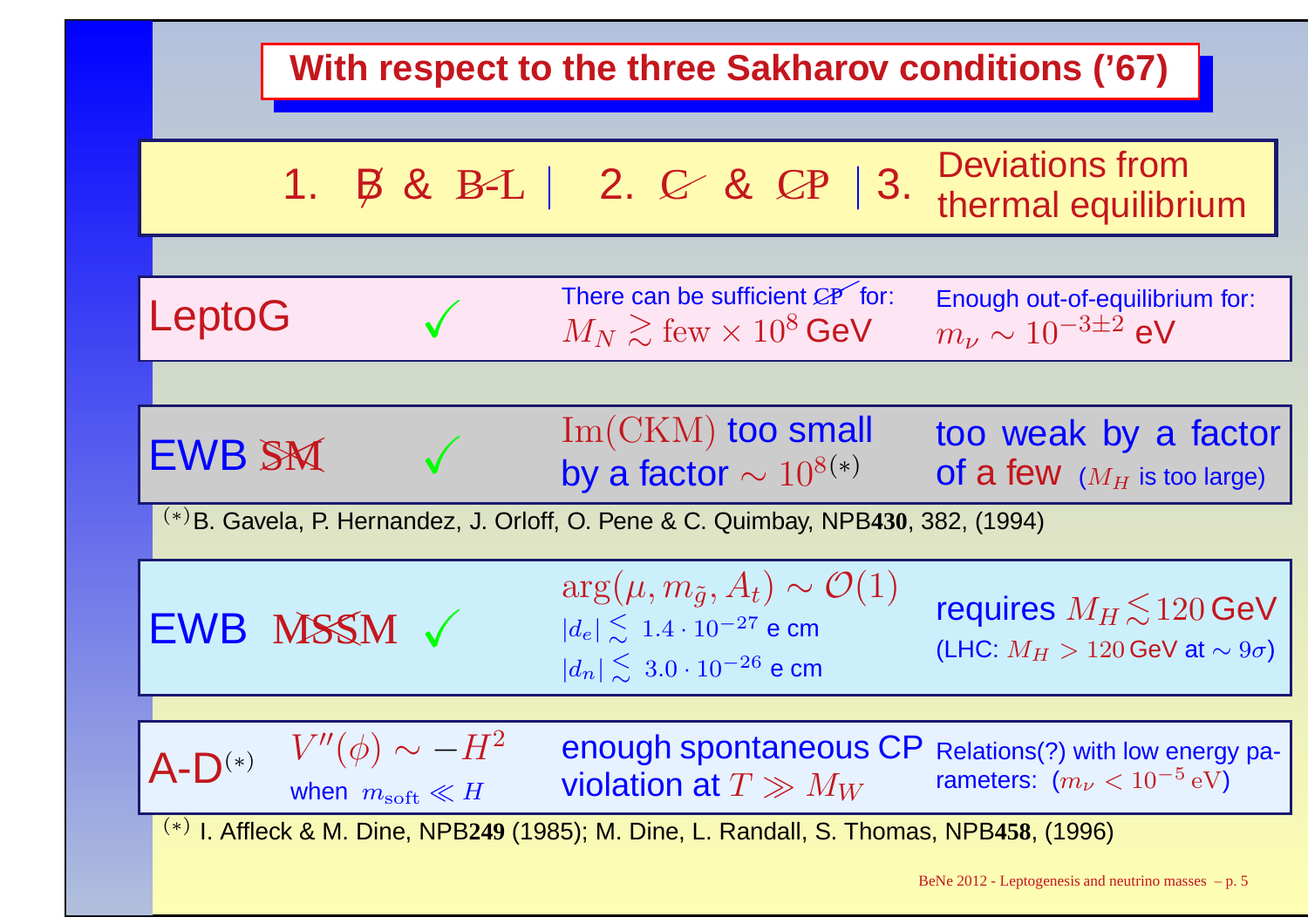# **The SM plus the SEESAW**⇒ **LeptoG**

Minimal extension of SM: add  $n = 2, 3, \ldots$  singlet neutrinos

Basis:  $M_N\!=\!{\rm diag}(M_1,M_2,\dots)$ ; diagonal charged lepton Yukawas  $h_\alpha$ 

$$
-\mathcal{L} = \frac{1}{2} M_{N_i} \overline{N}_i N_i^c + \lambda_{i\alpha} \overline{N}_i \ell_\alpha \widetilde{H}^\dagger + h_\alpha \overline{e}_\alpha \ell_\alpha H^\dagger + \text{h.c.}
$$

This explains nicely the suppression of  $\nu$  masses:  $\mathcal{M}_{\nu}=-\lambda^T\frac{\langle H\rangle^2}{M_N}$  $\overline{\stackrel{\cdot}{M}_N}$ λ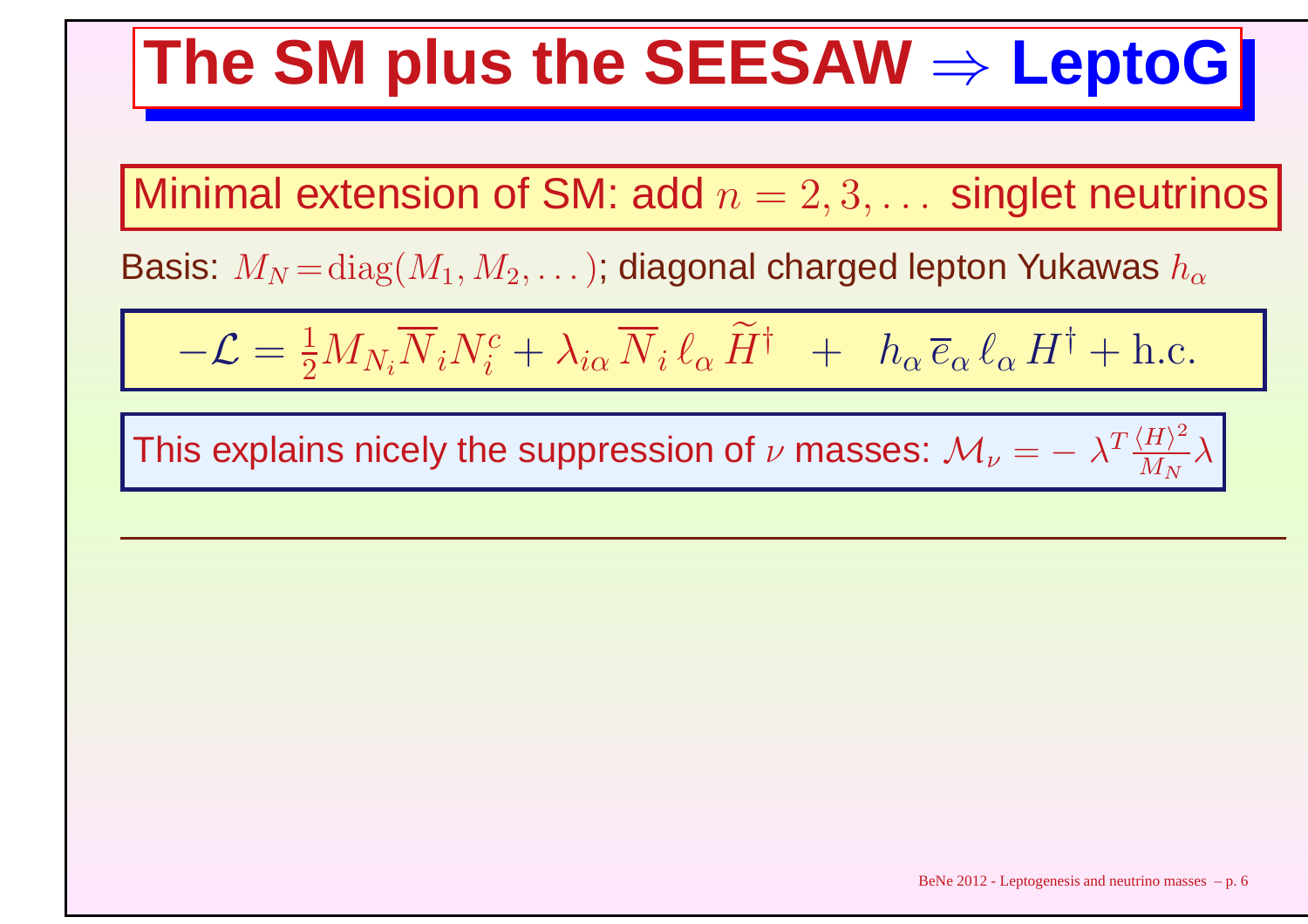# **The SM plus the SEESAW**⇒ **LeptoG**

Minimal extension of SM: add  $n = 2, 3, \ldots$  singlet neutrinos

Basis:  $M_N\!=\!{\rm diag}(M_1,M_2,\dots)$ ; diagonal charged lepton Yukawas  $h_\alpha$ 

$$
-\mathcal{L} = \frac{1}{2} M_{N_i} \overline{N}_i N_i^c + \lambda_{i\alpha} \overline{N}_i \ell_\alpha \widetilde{H}^{\dagger} + h_\alpha \overline{e}_\alpha \ell_\alpha H^{\dagger} + \text{h.c.}
$$

This explains nicely the suppression of  $\nu$  masses:  $\mathcal{M}_{\nu}=-\lambda^T\frac{\langle H\rangle^2}{M_N}$  $\overline{\stackrel{\cdot}{M}_N}$ λ

In terms of the diagonal light  $\nu$  mass-matrix:  $m_{\nu}\equiv{\rm diag}(m_1,m_2,m_3)$ :

$$
\lambda_{j\alpha} = \frac{1}{\langle H \rangle} \left[ \underbrace{\sqrt{M_N} \cdot R}_{HE} \cdot \underbrace{\sqrt{m_{\nu}} \cdot U^{\dagger}}_{LE} \right]_{j\alpha} \text{ (where } R^T R = 1 \text{ and } UU^{\dagger} = 1 \text{)}
$$
\n[Casas Ibarra NPB618 (2001)]

The  $n = 3$  seesaw model has 18 independent parameters  $(3 M_i$  plus 3 + 3 from mnlay anglac in  $R^*{\mathbb R}$  m – nluc  ${\mathbb R}$  anglac and  ${\mathbb R}$  nhacac in  $I/\Gamma$  . The naramatars complex angles in  $R$ ; 3  $m_{\nu_i}$  plus 3 angles and 3 phases in  $U$ ). 3+6 parameters can be measured (in principle) at low energy, 3+6 are confined to high energy. BeNe  $2012$  - Leptogenesis and neutrino masses  $-$  p. 6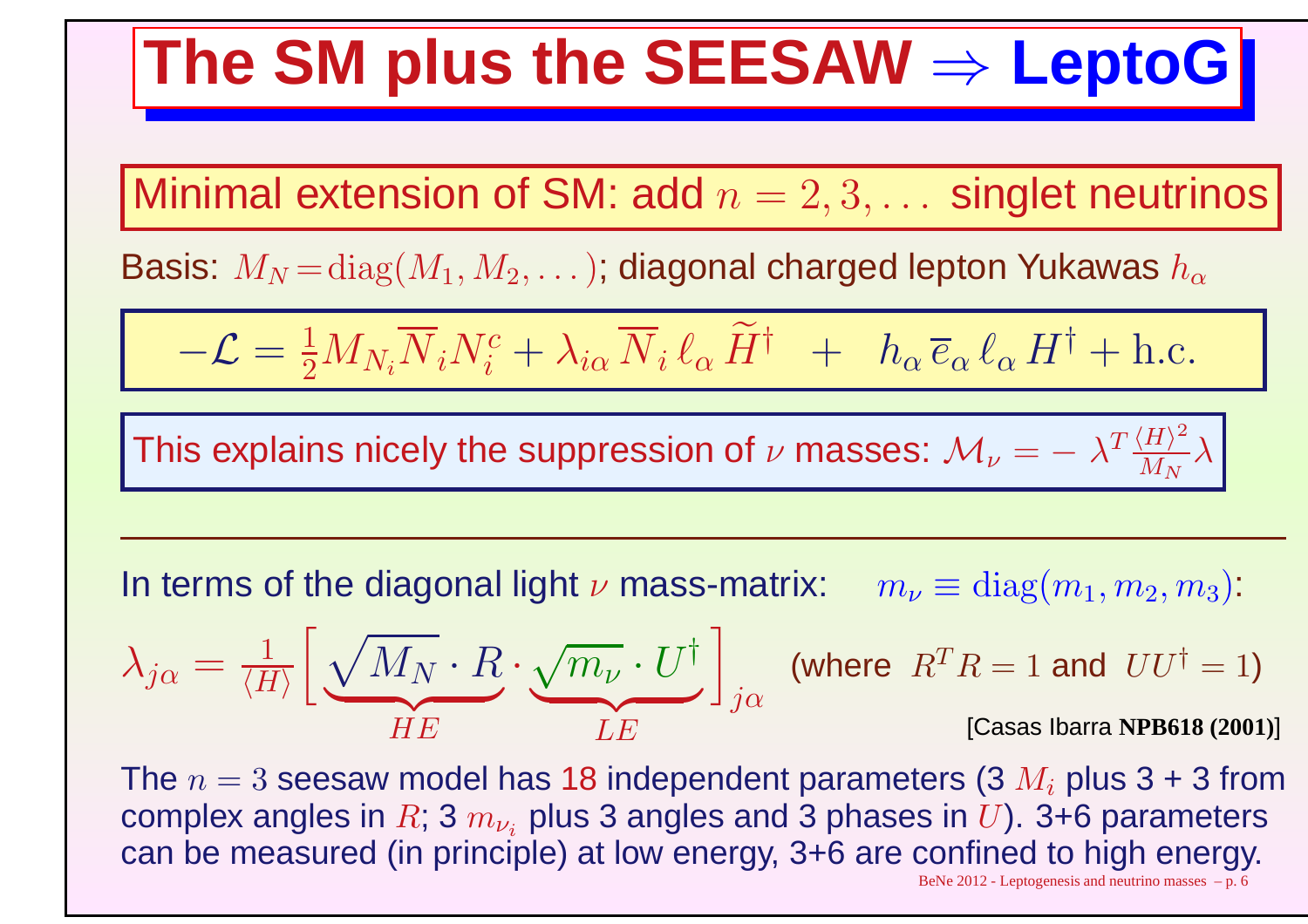## **Thermal Leptogenesis: the experimental connections**

 $\underline{\textsf{Sakharov III:}}$  The  $N$  lifetime  $\Gamma_N^-$ Universe lifetime $H^{-1}$ at the time when  $T\!\sim\!M.$ 1 $\,N$  $\frac{-1}{N}$  should be of the order of the<br> $\frac{1}{N}H^{-1}$  at the time when  $T$  and  $M$ 

- $\bullet$  If  $\tau_N \gg \tau_U(M_N)$  no time to produce  $N$ 's before  $e^ \boldsymbol{M}$  $\,N$  $\vec{\tau}^{\texttt{+}}$  Boltzmann suppression
- $\bullet$  If  $\tau_N \ll \tau_U(M_N)$  fast decays <u>and</u> fast inverse decays  $\Rightarrow$  chemical equilibrium.

Does  $\Gamma_N\sim H(M_N)$  require a specific choice of parameters ? Of course !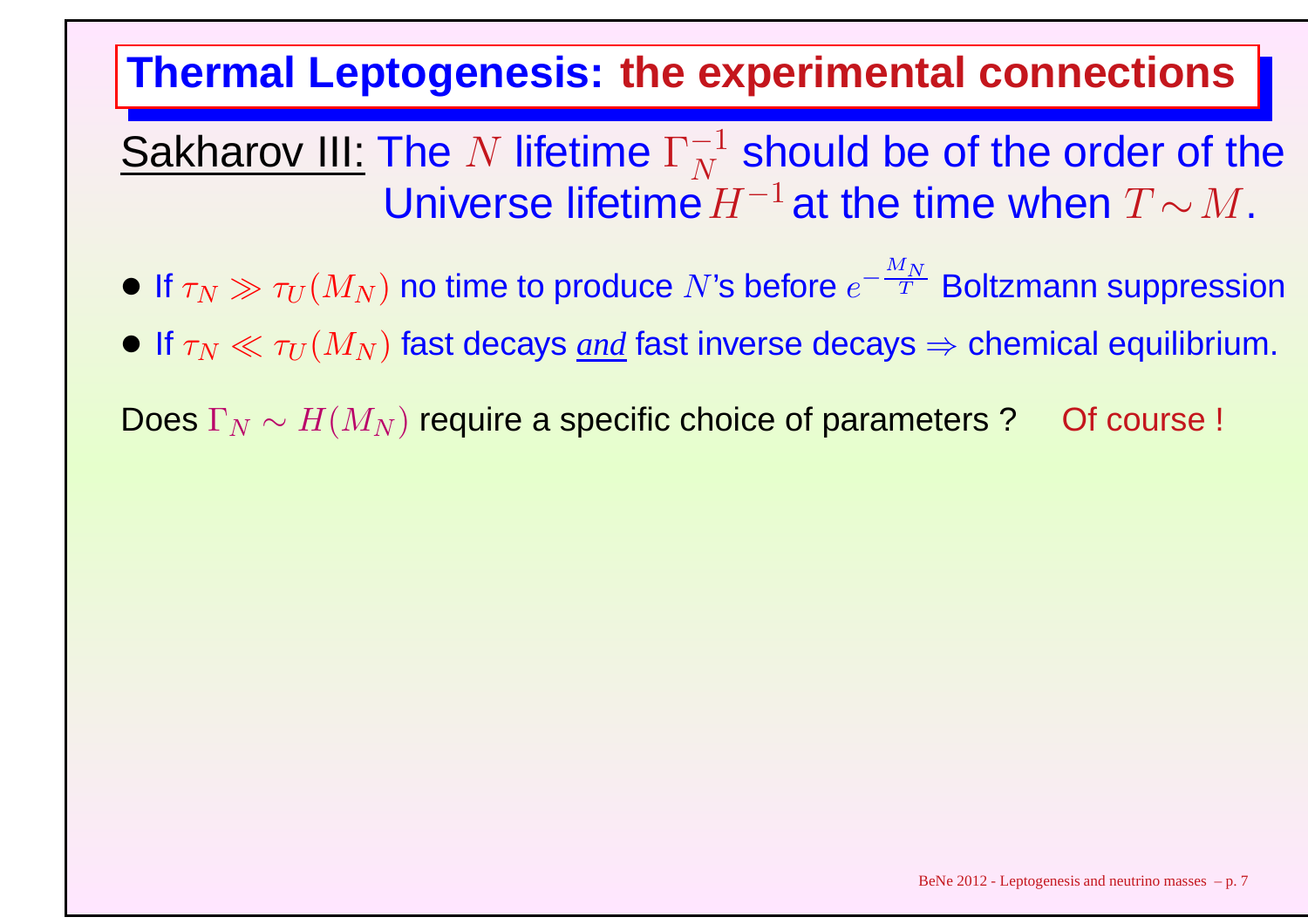## **Thermal Leptogenesis: the experimental connections**

 $\underline{\textsf{Sakharov III:}}$  The  $N$  lifetime  $\Gamma_N^-$ Universe lifetime $H^{-1}$ at the time when  $T\!\sim\!M.$ 1 $\,N$  $\frac{-1}{N}$  should be of the order of the<br> $\frac{1}{N}H^{-1}$  at the time when  $T$  and  $M$ 

- $\bullet$  If  $\tau_N \gg \tau_U(M_N)$  no time to produce  $N$ 's before  $e^ \boldsymbol{M}$  $\,N$  $\vec{\tau}^{\texttt{+}}$  Boltzmann suppression
- $\bullet$  If  $\tau_N \ll \tau_U(M_N)$  fast decays <u>and</u> fast inverse decays  $\Rightarrow$  chemical equilibrium.

Does  $\Gamma_N\sim H(M_N)$  require a specific choice of parameters ? Of course !

$$
\Gamma_N = \frac{M}{16\pi} (\lambda \lambda^{\dagger})_{11} \text{ by rescaling} \quad \widetilde{m} \equiv 16\pi \frac{v^2}{M^2} \times \Gamma_N = \frac{v^2}{M} (\lambda \lambda^{\dagger})_{11}
$$
\n
$$
H \big|_M = \sqrt{\frac{8\pi G_N \rho(M)}{3}} \simeq 17 \cdot \frac{M^2}{M_P} \quad m_* \equiv 16\pi \frac{v^2}{M^2} \cdot H(M) \approx 10^{-3} \text{eV}
$$
\n**Condition:**  $\widetilde{m} \sim m_* (\times 10^{\pm 2})$ 

\nThus  $\widetilde{m} (\ge m_1) \approx \sqrt{\Delta m_{\odot}^2}, \sqrt{\Delta m_{\oplus}^2}$  is an optimal size to realize Sakharov III.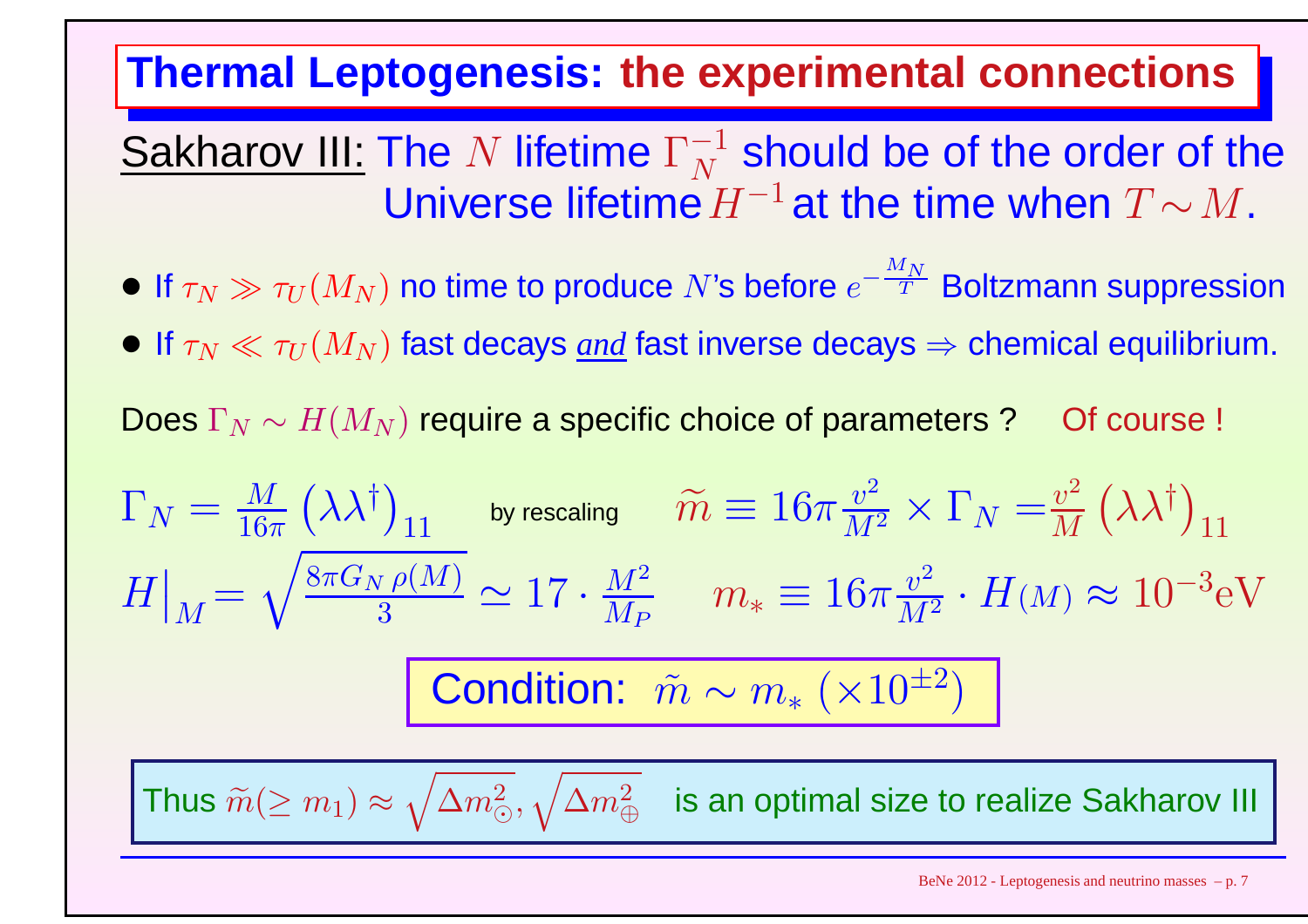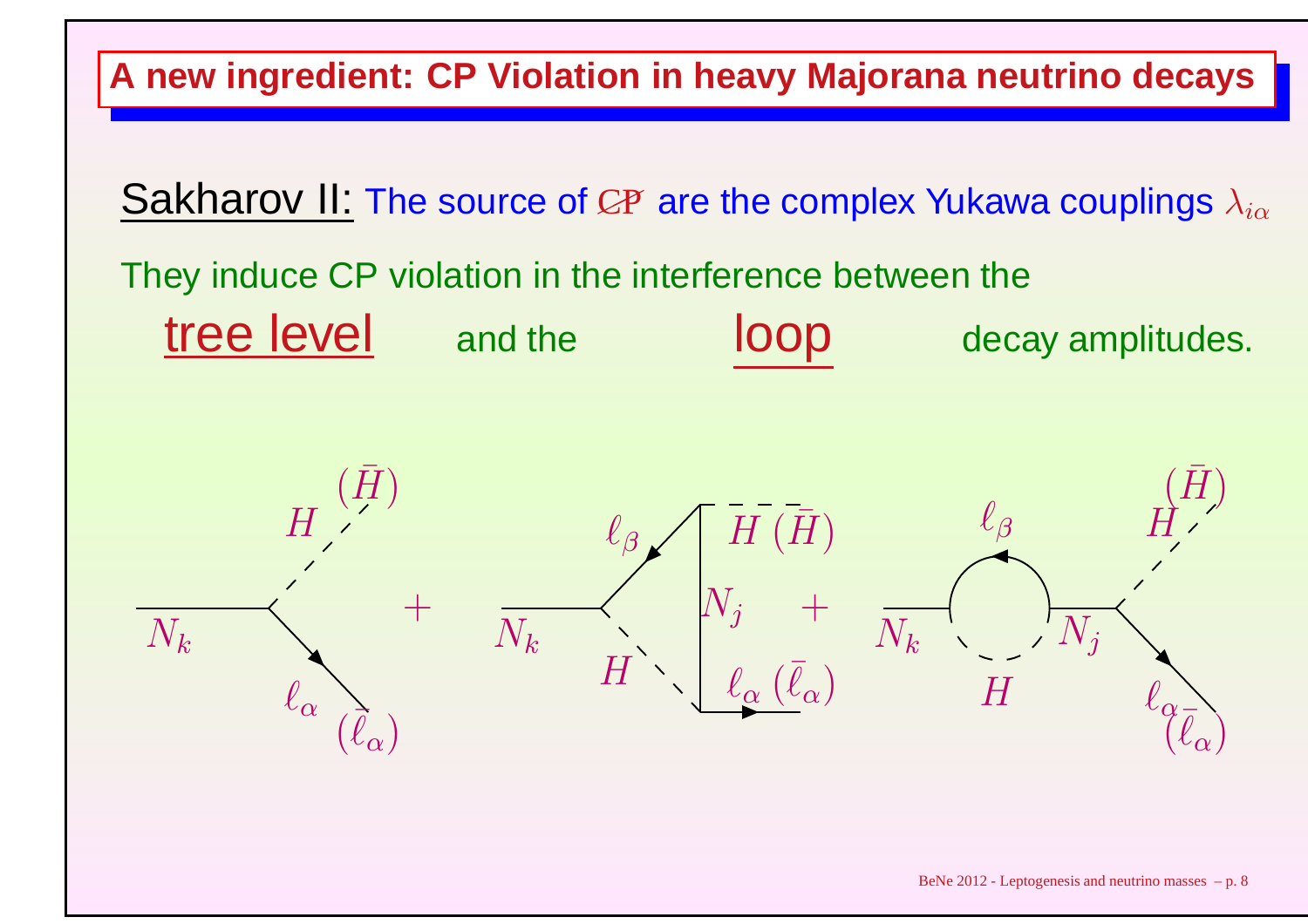#### **The DI bound allows for a more quantitative limit on**  $m_\nu$  $\frac{1}{\nu}$

#### [**S. Davidson & A. Ibarra, PLB 535 (2002)**]

[W. Buchmüller, P. Di Bari& M. Plümacher; S. Blanchet & P. Di Bari; ] [T. Hambye, Y. Lin, A. Notari, M. Papucci & A. Strumia; ...]

Computation of  $\epsilon_\alpha=$ Γ $\frac{\ell\alpha}{}$ Γ $^{\mathbf{\mathbf{1}}}\,\bar{\ell}_{\alpha}$  $\frac{f_{\alpha} - f_{\alpha}}{\Gamma_N}$  ( <u>tree</u>+ <u>vertex</u> + <u>self-energy</u>) yields :

$$
\epsilon_{\alpha} = \frac{-1}{8\pi(\lambda\lambda^{\dagger})_{11}} \sum_{j\neq 1} \text{Im}\left\{\lambda_{j\alpha}\lambda_{1\alpha}^{*}\left[\frac{3M_{1}}{2M_{j}}(\lambda\lambda^{\dagger})_{j1} + \frac{M_{1}^{2}}{M_{j}^{2}}(\lambda\lambda^{\dagger})_{1j} + \frac{5M_{1}^{3}}{6M_{j}^{3}}(\lambda\lambda^{\dagger})_{j1} + \dots\right] \right\}
$$
  

$$
\mu: D_{5} = (\ell\phi)^{2} L: D_{6} = (\bar{\ell}\phi^{*})\partial(\ell\phi) \quad \mu: D_{7} = (\ell\phi)\partial^{2}(\ell\phi)
$$

 $D_5 \Rightarrow$  neutrino mass operator;  $D_6 \Rightarrow$  non unitarity in lepton mixing;  $D_7 \Rightarrow$  spoils the DI bound.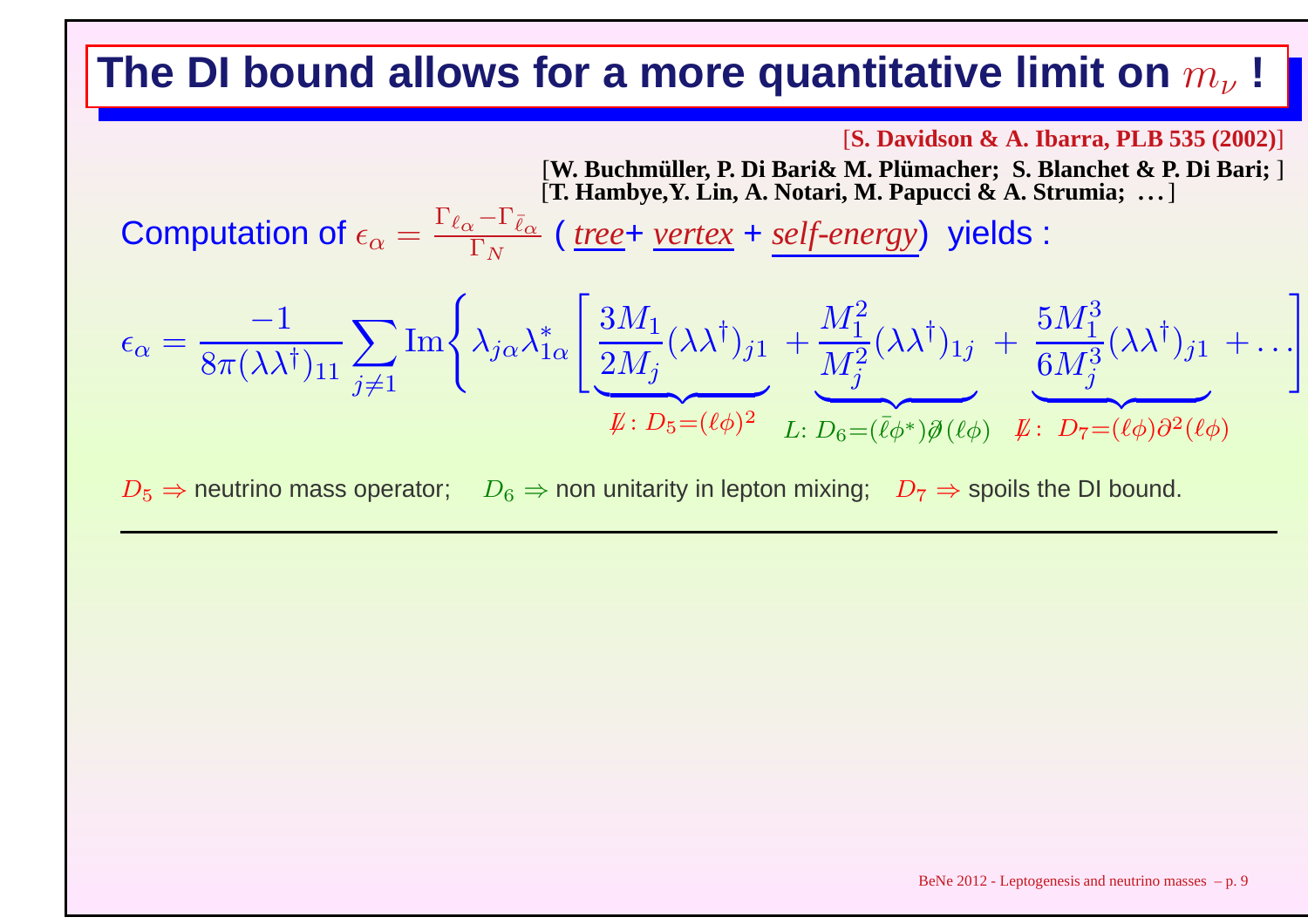#### **The DI bound allows for a more quantitative limit on**  $m_\nu$  $\frac{1}{\nu}$

[**S. Davidson & A. Ibarra, PLB 535 (2002)**]

[W. Buchmüller, P. Di Bari& M. Plümacher; S. Blanchet & P. Di Bari; ] [T. Hambye, Y. Lin, A. Notari, M. Papucci & A. Strumia; ...]

Computation of  $\epsilon_\alpha=$ Γ $\frac{\ell\alpha}{}$ Γ $^{\mathbf{\mathbf{1}}}\,\bar{\ell}_{\alpha}$  $\frac{f_{\alpha} - f_{\alpha}}{\Gamma_N}$  ( <u>tree</u>+ <u>vertex</u> + <u>self-energy</u>) yields :

$$
\epsilon_{\alpha} = \frac{-1}{8\pi(\lambda\lambda^{\dagger})_{11}} \sum_{j\neq 1} \text{Im}\left\{\lambda_{j\alpha}\lambda_{1\alpha}^{*}\left[\frac{3M_{1}}{2M_{j}}(\lambda\lambda^{\dagger})_{j1} + \frac{M_{1}^{2}}{M_{j}^{2}}(\lambda\lambda^{\dagger})_{1j} + \frac{5M_{1}^{3}}{6M_{j}^{3}}(\lambda\lambda^{\dagger})_{j1} + \dots\right] \right\}
$$
  

$$
\mu: D_{5} = (\ell\phi)^{2} L: D_{6} = (\bar{\ell}\phi^{*})\partial(\ell\phi) \quad \mu: D_{7} = (\ell\phi)\partial^{2}(\ell\phi)
$$

 $D_5 \Rightarrow$  neutrino mass operator;  $D_6 \Rightarrow$  non unitarity in lepton mixing;  $D_7 \Rightarrow$  spoils the DI bound.

$$
\left| \text{DI: } \left| \epsilon^{(D_5)} \right| = \left| \sum_{\alpha} \epsilon_{\alpha}^{(D_5)} \right| \le \frac{3}{16\pi} \frac{M_1}{v^2} \left( m_3 - m_1 \right) \xrightarrow{m_3 \approx m_1} \left| \epsilon^{(D_5)} \right| \le \frac{3}{16\pi} \frac{\Delta m_{\bigoplus}^2}{2v^2} \frac{M_1}{m_3}
$$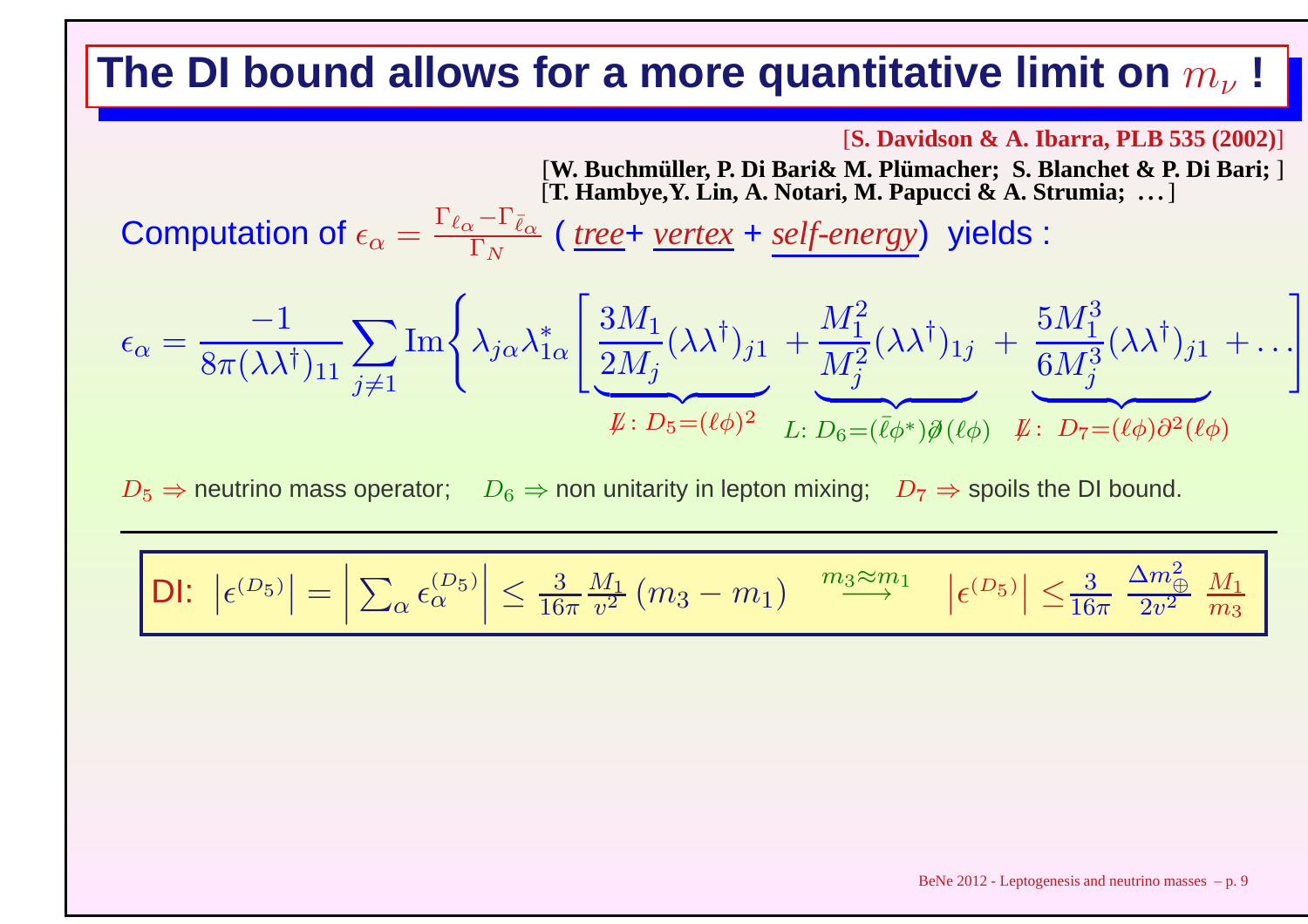#### **The DI bound allows for a more quantitative limit on**  $m_\nu$  $\frac{1}{\nu}$

#### [**S. Davidson & A. Ibarra, PLB 535 (2002)**]

[W. Buchmüller, P. Di Bari& M. Plümacher; S. Blanchet & P. Di Bari; ] [T. Hambye, Y. Lin, A. Notari, M. Papucci & A. Strumia; ...]

Computation of  $\epsilon$  $\epsilon_{\alpha}=$ Γ $\frac{\ell\alpha}{}$ Γ $^{\mathbf{\mathbf{1}}}\,\bar{\ell}_{\alpha}$  $\frac{\epsilon}{\Gamma_N}$  ( <u>tree</u> + *vertex* + *self-energy*) yields :

$$
\epsilon_{\alpha} = \frac{-1}{8\pi(\lambda\lambda^{\dagger})_{11}} \sum_{j\neq 1} \text{Im}\left\{\lambda_{j\alpha}\lambda_{1\alpha}^{*}\left[\frac{3M_{1}}{2M_{j}}(\lambda\lambda^{\dagger})_{j1} + \frac{M_{1}^{2}}{M_{j}^{2}}(\lambda\lambda^{\dagger})_{1j} + \frac{5M_{1}^{3}}{6M_{j}^{3}}(\lambda\lambda^{\dagger})_{j1} + \dots\right] \right\}
$$
  

$$
\mu: D_{5} = (\ell\phi)^{2} L: D_{6} = (\bar{\ell}\phi^{*})\partial(\ell\phi) \quad \mu: D_{7} = (\ell\phi)\partial^{2}(\ell\phi)
$$

 $D_5 \Rightarrow$  neutrino mass operator;  $D_6 \Rightarrow$  non unitarity in lepton mixing;  $D_7 \Rightarrow$  spoils the DI bound.

$$
\left|\,\mathsf{D}\mathsf{I}\colon\,\left|\,\epsilon^{(D_5)}\right\| = \left|\,\sum_\alpha\epsilon_\alpha^{(D_5)}\right| \leq \tfrac{3}{16\pi} \tfrac{M_1}{v^2}\,(m_3-m_1)\,\right| \xrightarrow{m_3\approx m_1} \left|\,\epsilon^{(D_5)}\right| \leq \tfrac{3}{16\pi} \,\tfrac{\Delta m_\oplus^2}{2v^2}\,\tfrac{M_1}{m_3}\,\right|
$$

- $\bullet$  Holds only for large hierarchies  $M_1 \ll M_{2,3}.$   $\quad$  ( $D_7$  can dominate when  $m_3-m_1\approx$  0).
- $\bullet$  Applies only in the unflavored regime  $T\gtrsim10^{12}\,\text{GeV}$ . (No DI for flavored ∼ $\gtrsim 10^{12}\,{\rm GeV}$ . (No DI for flavored  $\epsilon_{\alpha}$ .)
- $\bullet$  Applies only if leptogenesis is  $N_1$  dominated. (No DI for the heavier sneutrinos  $\epsilon_{2,3}$  .)

If  $m_\nu^{\rm obs}$  $\frac{\rm obs}{\nu} > m_\nu^{\rm max}$ ν $^{\max}_{\nu}$  (KATRIN?,  $0\nu2\beta$ ?, cosmology?) then one of the above conditions is not realized.BeNe  $2012$  - Leptogenesis and neutrino masses  $-$  p. 9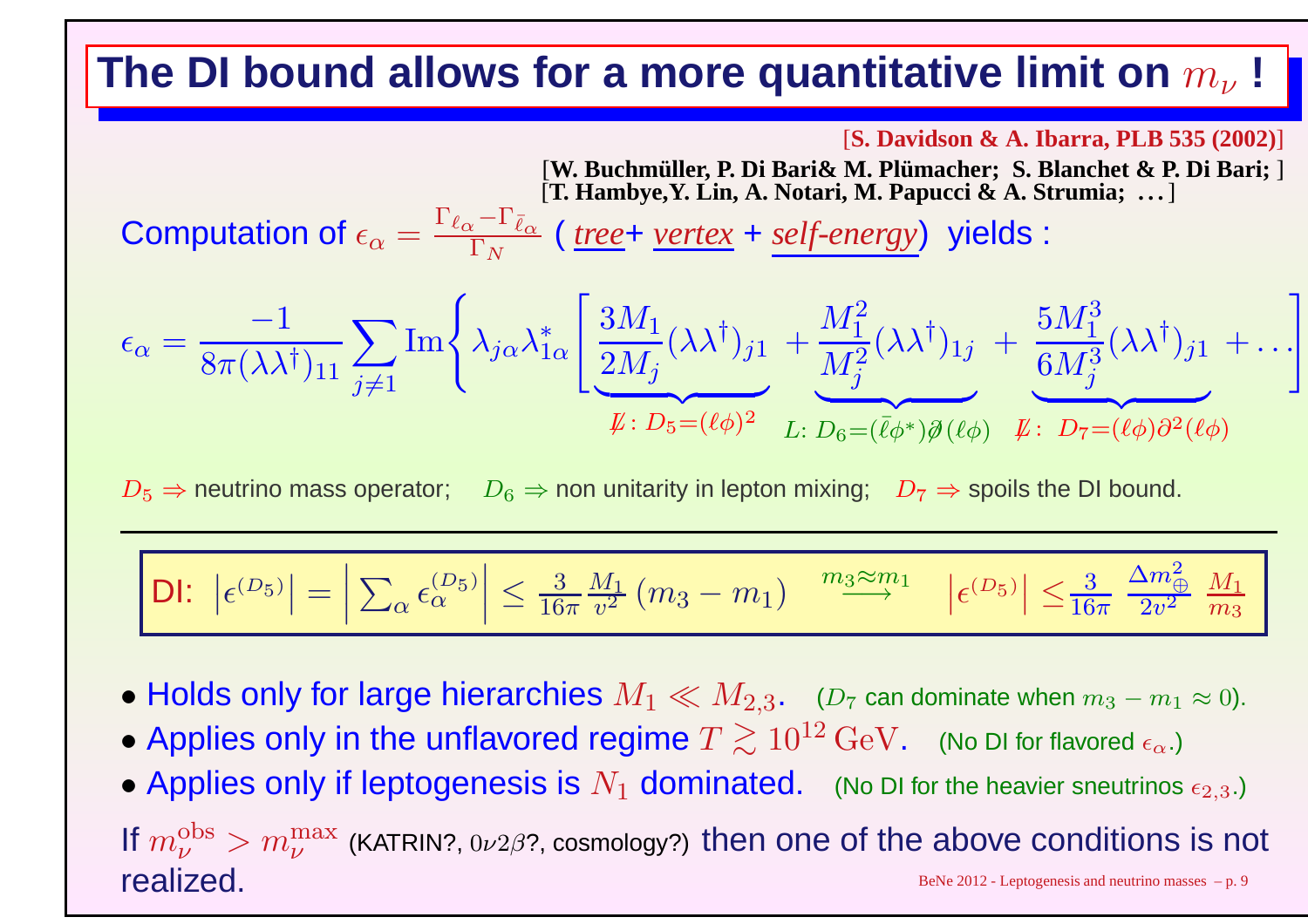# **So what is the** <sup>m</sup><sup>ν</sup> **limit ? (Relevance of Higgs effects)**

[**L.A.Munoz, EN & J.Nore ˜ na, unpublished ˜** ]

- Vertical axis: the lightest heavy neutrino mass  $M_1$  (GeV);
- Horizontal axis: the "washout parameter"  $\tilde{m}_1 = v^2 \frac{(\lambda \lambda^{\dagger})_{11}}{M_1}$  (GeV).



 $M_1\text{-}\tilde{m}_1$  values yielding successful leptogenesis, for different values of  $m_{\nu_3}$  (3- $\sigma$ )

- $\bullet$ Right picture: Effects of the Higgs asymmetry neglected  $(c_H = 0)$ .
- $\bullet$ Left picture: Effects of the Higgs asymmetry included  $(c_H = -1/3)$ .
- $\bullet$ Renormalizing the mass parameters to the light neutrino mass scale:

$$
m_{\nu_3}^{\rm max}=0.10\,{\rm eV}
$$

$$
V \qquad \qquad \boxed{\widetilde{m}_1^{\max} = 0.22 \,\text{eV}}
$$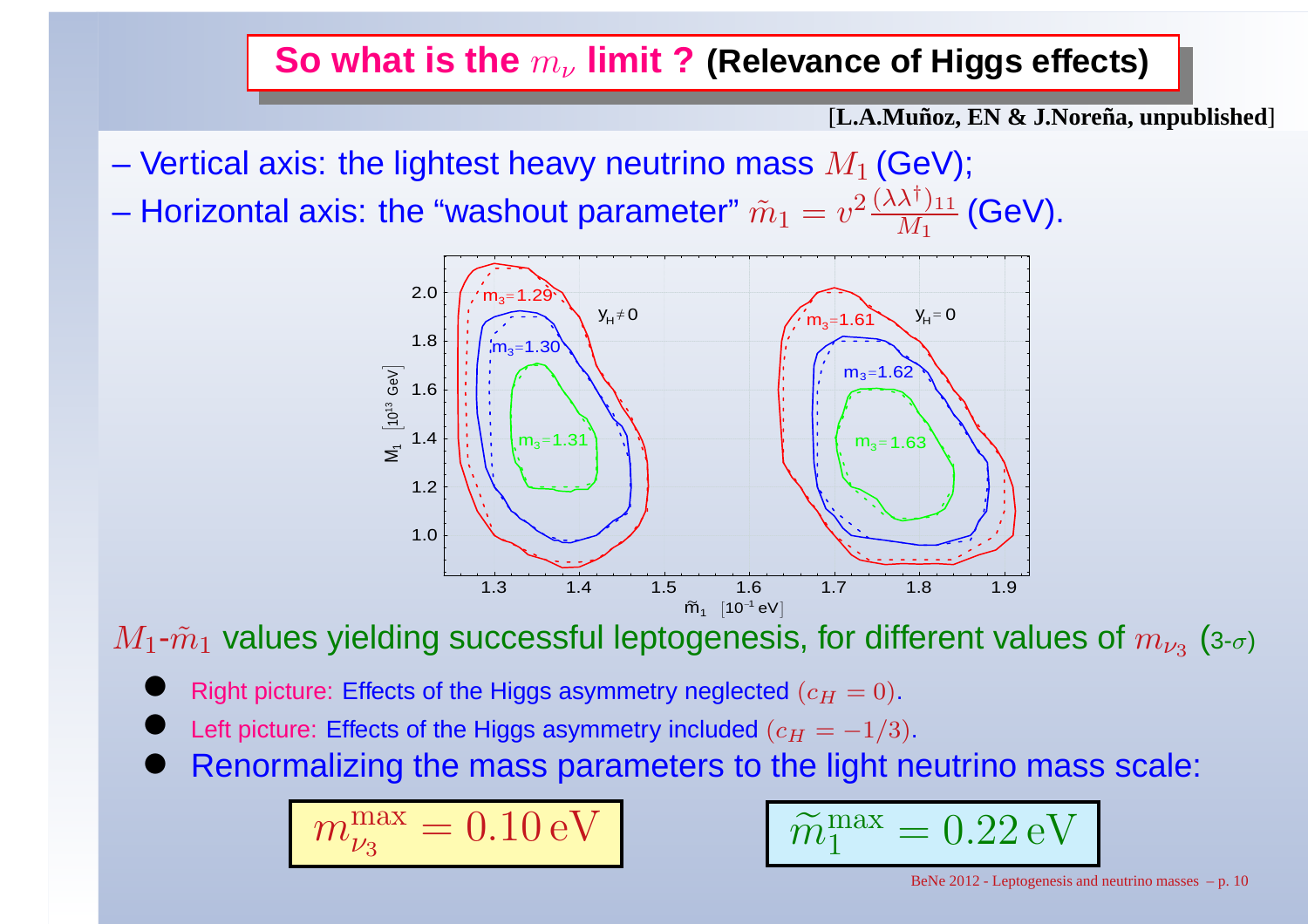## **Recap: Mass limits in (type I seesaw) Leptogenesis :**

- •• The Single Flavor Regime ( $T\gtrsim$ ∼ $\gtrsim 10^{12}$  GeV): Constraints
	- If  $N$ 's are strongly hierarchical, the DI limit on the maximum CP asymmetry for  $N_1$  holds, and  $m_\nu^\mathrm{max}$  $_{\nu}^{\rm max}=0.10 \, {\rm eV}.$
	- If light  $N$ 's are only mildly hierarchical or degenerate, there is NO  $\,$  $\mathsf{BOUND}$  on  $m_\nu$  $_{\nu}$  from the requirement of successful leptogenesis!
- Leptogenesis with flavors:  $\bullet$ 
	- Additional sources of CP violation: it can easily be  $\epsilon_\alpha > \epsilon.$
	- ◆ We can have successful leptogenesis also for degenerate light neutrinos and for a wider range for the washout parameter  $\tilde{m}_1.$
	- ◆ There is NO BOUND on absolute scale of light neutrinos.
- $\bullet$  $\bullet~$  Leptogenesis with heavy flavors  $N_2$  and  $N_3$  can be successful with:
	- $N_1$  in the decoupled regime  $\epsilon_1\approx0,~~\tilde{m}_1\ll m_*$ . Then  $\epsilon_{2,3}$  dominate.
	- $N_1$  in a strongly coupled regime, if  $\ell_{2,3}$  are strongly misaligned with  $\ell_1.$
	- ◆ In both cases there is NO BOUND on absolute scale of light neutrinos.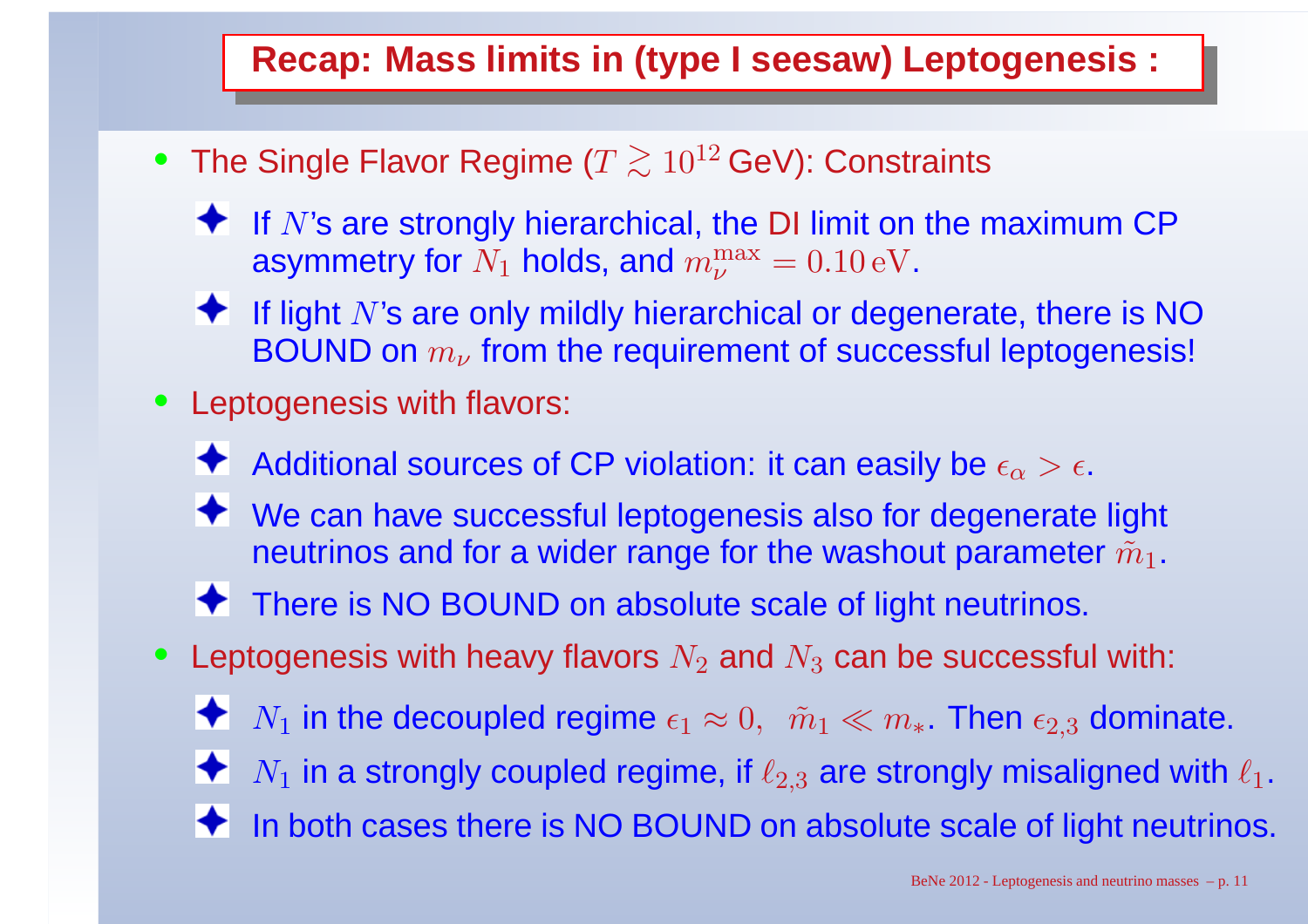## **Beyond SM, beyond standard LG, and beyond type <sup>1</sup> seesaw**

### • SUSY Leptogenesis

- ◆ The SUSY seesaw model gives a qualitatively different (but quantitatively similar) realization of leptogenesis.
- ◆ Soft Leptogenesis can be successful at much lower scale, because of new flavoured sources of CP✟✟. **[Fong, Gonzalez-Garcia, EN, JCAP <sup>1102</sup> (2011) 032. ]**
- For  $10^7$  $^{7}$   $\lesssim T$   $\lesssim$  $\mathcal{O}(10^2)$  lar  $\lesssim 10^9$  GeV SoftLG reembodies into R-genesis with an <br>r efficiency rens Gorzalez-Garcia EN JCAP 1102 (2011) 032 J ) larger efficiency **[Fong, Gonzalez-Garcia, EN, JCAP <sup>1102</sup> (2011) 032. ]**
- $\bullet$  Resonant Leptogenesis
	- Resonant enhancements of the CP asymmetry when  $\Delta M\sim\Gamma_N$  [**A. Pilaftsis, T. Underwood, NPB692 (2004); PRD72 (2005)** ]  $\frac{N}{4}$  allow<br> $\frac{1}{2}$ for much lower scales[**A. Pilaftsis, PRL95, (2005)** ]
- $\bullet$  Other types of Seesaw give different realizations viable at lower T:
	- - Type II seesaw  $(SU(2)_L$  $_L$  scalar triplet)
		- Type III seesaw  $(SU(2)_L$  $_L$  fermion triplet)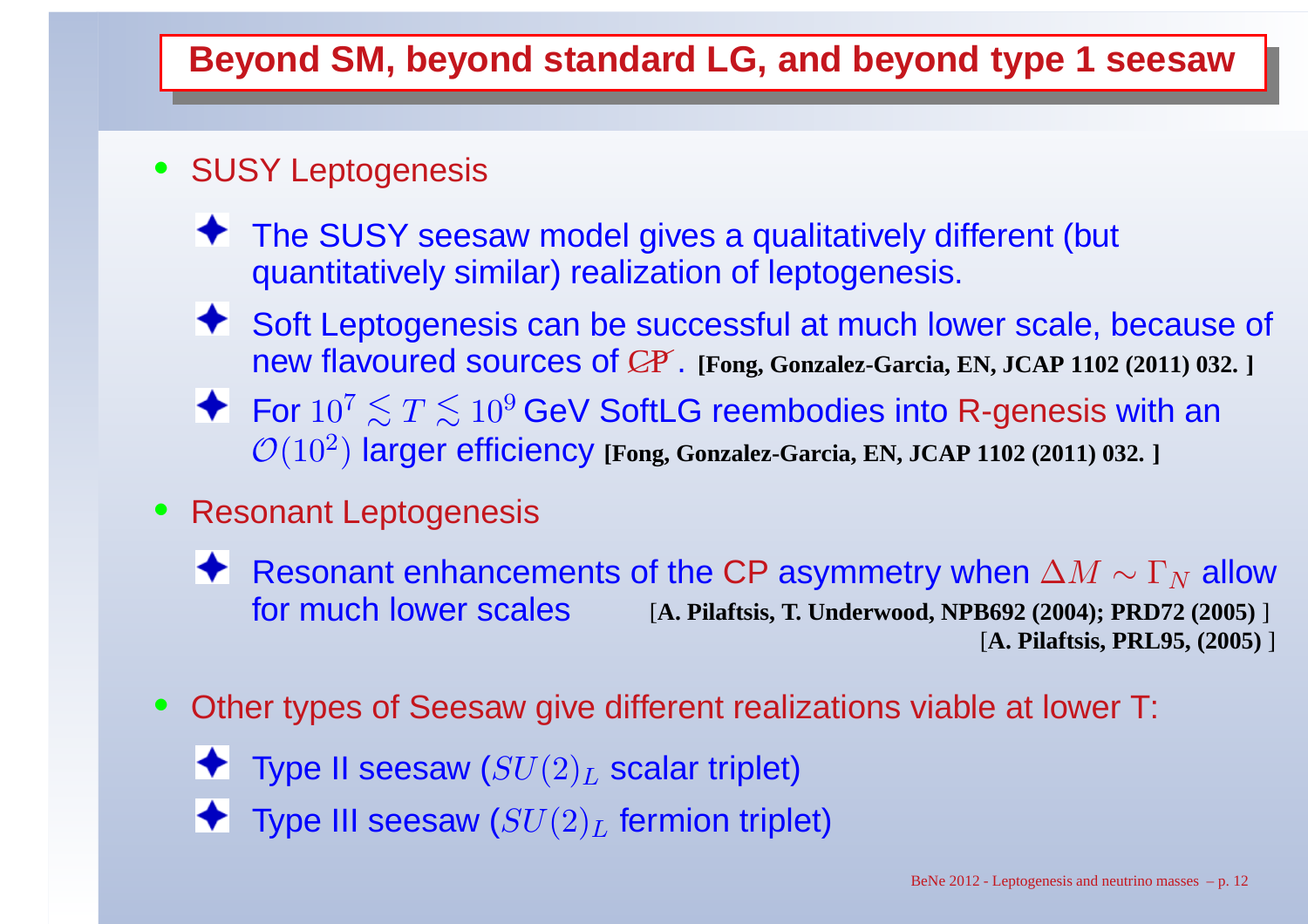## **New developments? Yes! "Early Universe Effective Theory"**

[**C.S. Fong, M.C. Gonzalez-Garcia, EN, J. Racker, JCAP 1012 (2010) 013** ] [C.S. Fong, M.C. Gonzalez-Garcia, EN, JCAP 1102 (2011) 032; Int.J.Mod.Phys. A26 (2011) ]

At each specific  $T$ , particle reactions in the early Universe can be classified according to their thermally averaged rates  $\gamma$  as:

[1.] Much faster than the Universe expansion:  $\gamma\gg H(T)$ . Can be re 11 "resummed" in chem. eq. conditions:  $\sum_i \mu_i = \sum_f \mu_f \;$  (top Yukawa, gauge).

[2.] Much slower than the expansion.  $\gamma \ll H(T)$ . They enforce ) conservation laws:  $\gamma_{B+L} \ll H(T) \Rightarrow \Delta B = 0$ ,  $\gamma_{\ell e H} \ll H(T) \Rightarrow \Delta n_e$  $_e = 0$ 

[3.] Comparable to the expansion:  $\gamma_{N \to \ell H} \sim H(T)$ . They spoil 20 cham c conservation laws but do not enforce chem.eq. conditions. Their effectsmust be tracked in detail (e.g. with BE).

The symmetries arising when the parameters controlling reactions [2.] are set to zero can be anomalous. Handle with care!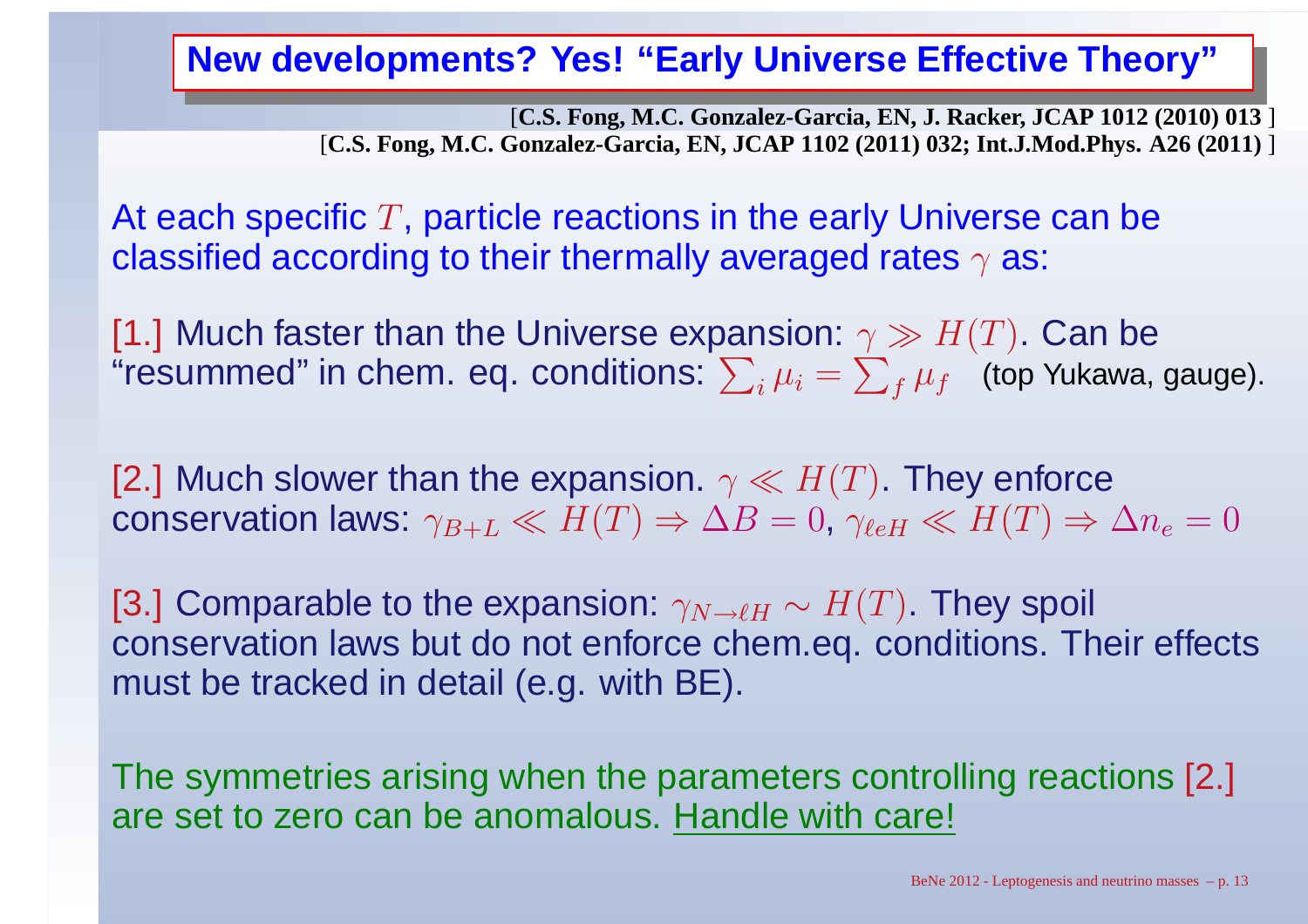**Supersymmetric Leptogenesis**

[**C.S. Fong, M.C. Gonzalez-Garcia, EN, J. Racker, JCAP 1012 (2010) 013** ]

Leptogenesis can only proceed at temperatures  $T\gtrsim$ ∼ $\gtrsim 10^8\,{\rm GeV}$  where:

Γ $\mu$ ∼ $\mu$  $^{2}/T$ ≪ $\,H$ ⇒ $\mu$ H $\boldsymbol{\mathit{u}}$  $\boldsymbol{H}$ d $\longrightarrow$  $\rm 0$ ⇒ $H_{\bm u}$  $\, + \,$  $H_d\,$  $\Gamma_{m_{\tilde g}}\thicksim m$ 2 $\tilde{g}/T \ll H \Rightarrow m_{\tilde{g}} \to 0 \Rightarrow \tilde{g} \neq 0,$   $U(1)$ 

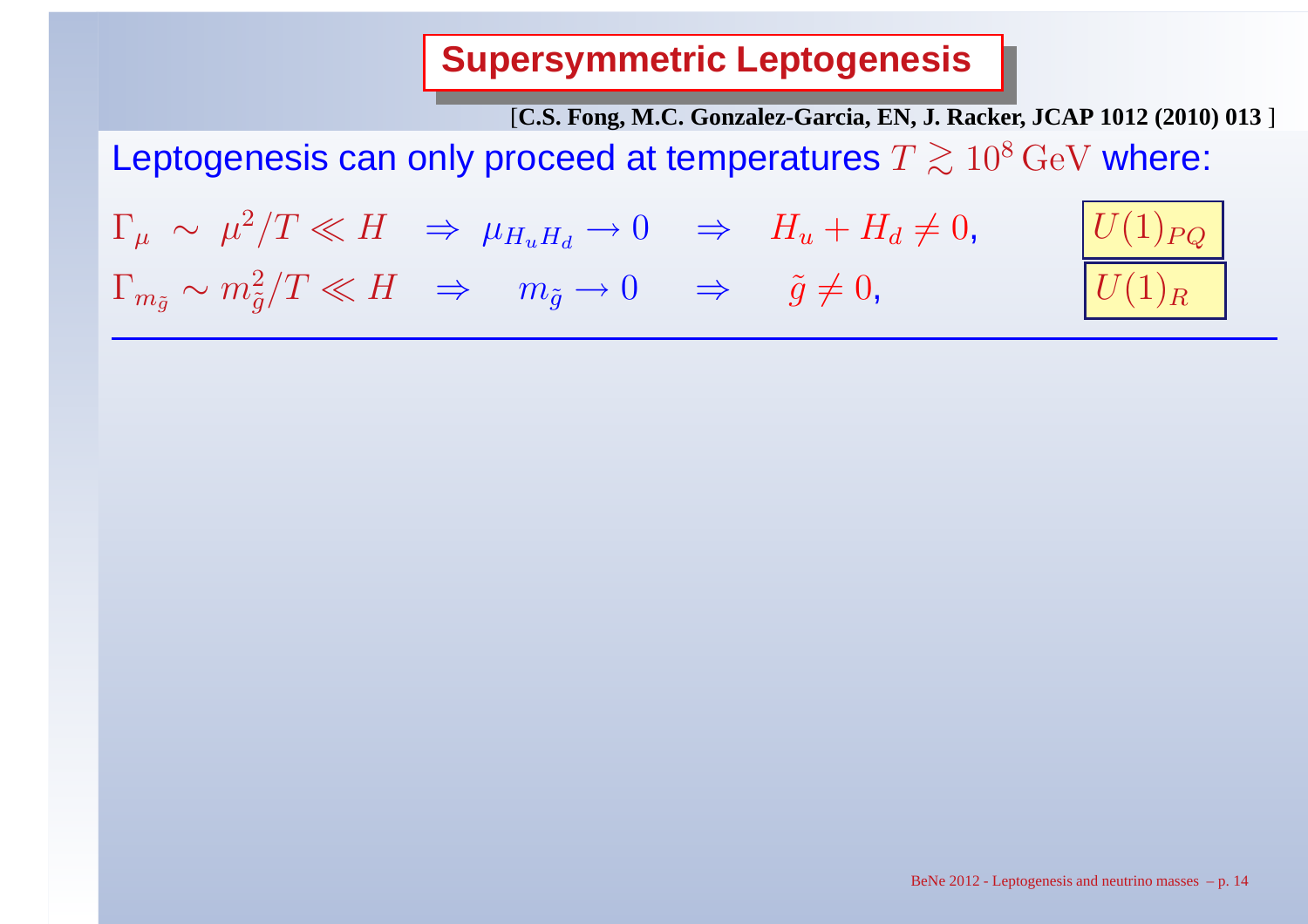**Supersymmetric Leptogenesis**

[**C.S. Fong, M.C. Gonzalez-Garcia, EN, J. Racker, JCAP 1012 (2010) 013** ]

Leptogenesis can only proceed at temperatures  $T\gtrsim$ ∼ $\gtrsim 10^8\,{\rm GeV}$  where:

 $\Gamma_\mu \;\sim\; \mu^2/T \ll H \;\;\Rightarrow\; \mu_{H_u H_d}$ **Contract Contract Contract Contract**  $\rightarrow 0 \Rightarrow H_u + H_d \neq 0, \qquad U(1)_{PQ}$  $\Gamma_{m_{\tilde{g}}} \sim m_{\tilde{g}}^2/T \ll H \Rightarrow m_{\tilde{g}} \to 0 \Rightarrow \tilde{g}$ 2 $\tilde{g}/T \ll H \Rightarrow m_{\tilde{g}} \to 0 \Rightarrow \tilde{g} \neq 0,$   $U(1)$ 



Both these new symmetries have mixed  $SU(2)$  and  $SU(3)$  anomalies: [**Ibanez & Quevedo: PLB 283, 261 (1992) ˜** ]

$$
\mathcal{O}_{EW} \quad \Rightarrow \quad \widetilde{\mathcal{O}}_{EW} = \Pi_{\alpha} (QQQ \ell_{\alpha}) \tilde{H}_{u} \tilde{H}_{d} \tilde{W}^{4} \qquad \qquad \mathcal{A}(R_3) = \mathcal{A}(R - 3PQ) = 0
$$
\n
$$
\mathcal{O}_{QCD} \quad \Rightarrow \quad \widetilde{\mathcal{O}}_{QCD} = \Pi_{i} (QQu^{c}d^{c})_{i} \tilde{g}^{6} \qquad \qquad \mathcal{A}(R_2) = \mathcal{A}(R - 2PQ) = 0
$$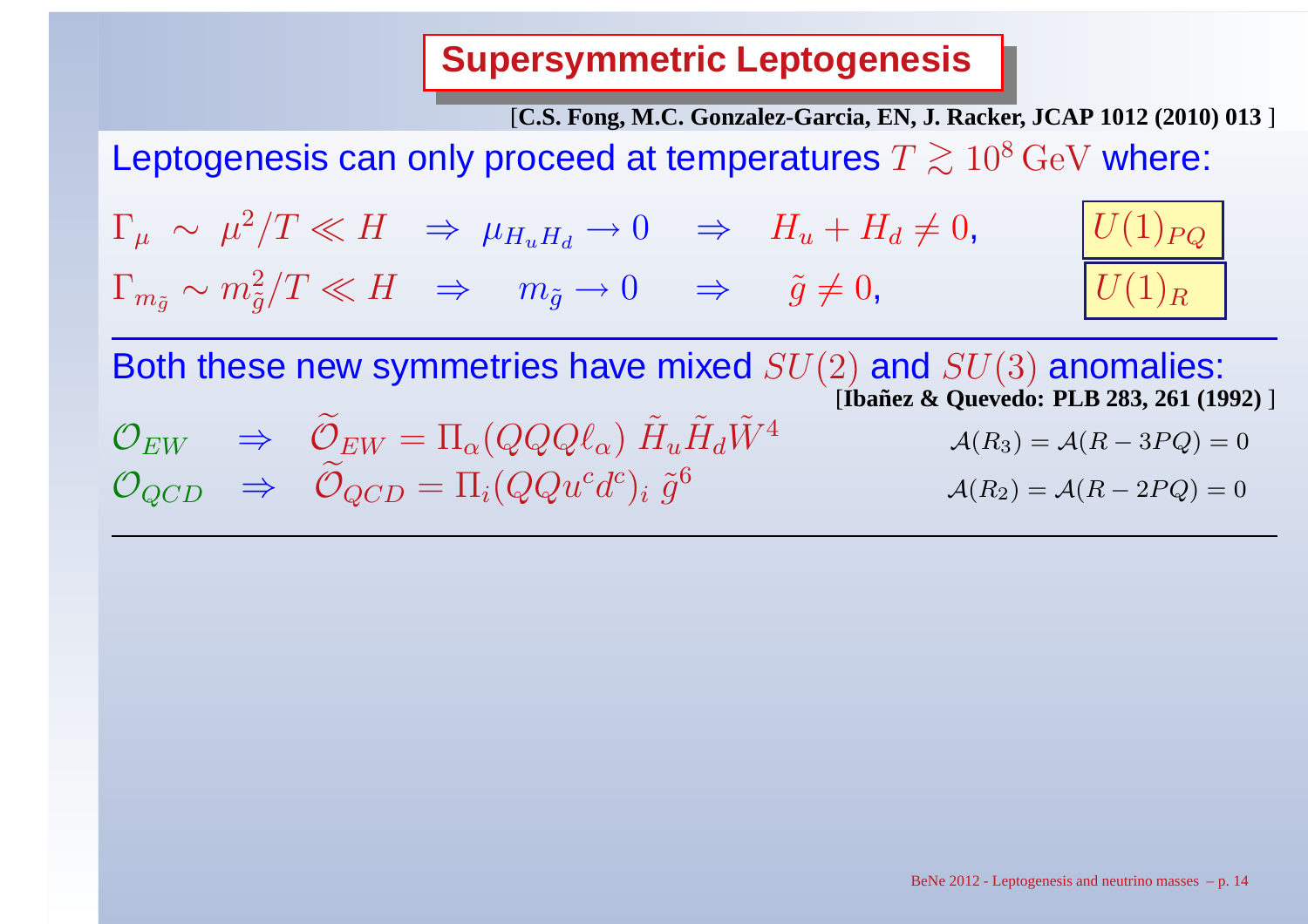**Supersymmetric Leptogenesis**

[**C.S. Fong, M.C. Gonzalez-Garcia, EN, J. Racker, JCAP 1012 (2010) 013** ]

 $\lceil (1)_{PO}\rceil$ 

 $\, R \,$ 

Leptogenesis can only proceed at temperatures  $T\gtrsim$ ∼ $\gtrsim 10^8\,{\rm GeV}$  where:

 $\Gamma_\mu \;\sim\; \mu^2/T \ll H \;\;\Rightarrow\; \mu_{H_u H_d}$  $\Gamma_{m_{\tilde{g}}} \sim m_{\tilde{g}}^2/T \ll H \quad \Rightarrow \quad m_{\tilde{g}} \to 0 \quad \Rightarrow \quad \tilde{g} =$  $\;\rightarrow 0\;\;\;\Rightarrow\;\;H_u+H_d$ 2 $\tilde{g}/T \ll H \Rightarrow m_{\tilde{g}} \to 0 \Rightarrow \tilde{g} \neq 0,$   $U(1)$ 

Both these new symmetries have mixed  $SU(2)$  and  $SU(3)$  anomalies:

$$
\mathcal{O}_{EW} \Rightarrow \widetilde{\mathcal{O}}_{EW} = \Pi_{\alpha}(QQQ\ell_{\alpha}) \widetilde{H}_{u} \widetilde{H}_{d} \widetilde{W}^{4} \qquad \text{(Bañez & Quevedo: PLB 283, 261 (1992))}
$$
\n
$$
\mathcal{O}_{QCD} \Rightarrow \widetilde{\mathcal{O}}_{QCD} = \Pi_{i}(QQu^{c}d^{c})_{i} \widetilde{g}^{6} \qquad \mathcal{A}(R_{2}) = \mathcal{A}(R - 2PQ) = 0
$$

We end up with a leptogenesis picture quite different from the usual one:

- Particle sparticle non-superequilibration:
- $\mu_{\tilde{\psi}}=\mu_{\psi}\pm\tilde{g}$ • A new global charge neutrality condition  $(R = \frac{5}{3}B - L + R_2)$   $\Delta R = 0$
- $\bullet$  The sneutrino asymmetry  $\Delta_{\tilde{N}}=n_{\tilde{N}}-n_{\tilde{N}^*}$  joins the L-asymmetries
	- $\Delta_\alpha=\frac{B}{2}-L_\alpha$  as a new independent quant  $\frac{\mathsf{D}}{3}-L_\alpha$  $_{\alpha}$  as a new independent quantity

SusyLG: no large effects (no new sources of  $C\!P$  ) SoftLG ( $T\gtrsim 10^8$ GeV): new CP asymmetries in  $\cal F$ can yield  $\sim \mathcal{O}(100)$  quantitative effects! BeNe 2012 - Leptogenesis and neutrino masses – p. 14  $\gtrsim 10^8$ GeV): new CP asymmetries in  $\mathcal R$  charges ( $\mathcal R$ -genesis)<br>  $\phi$  (2010) quantitative effects!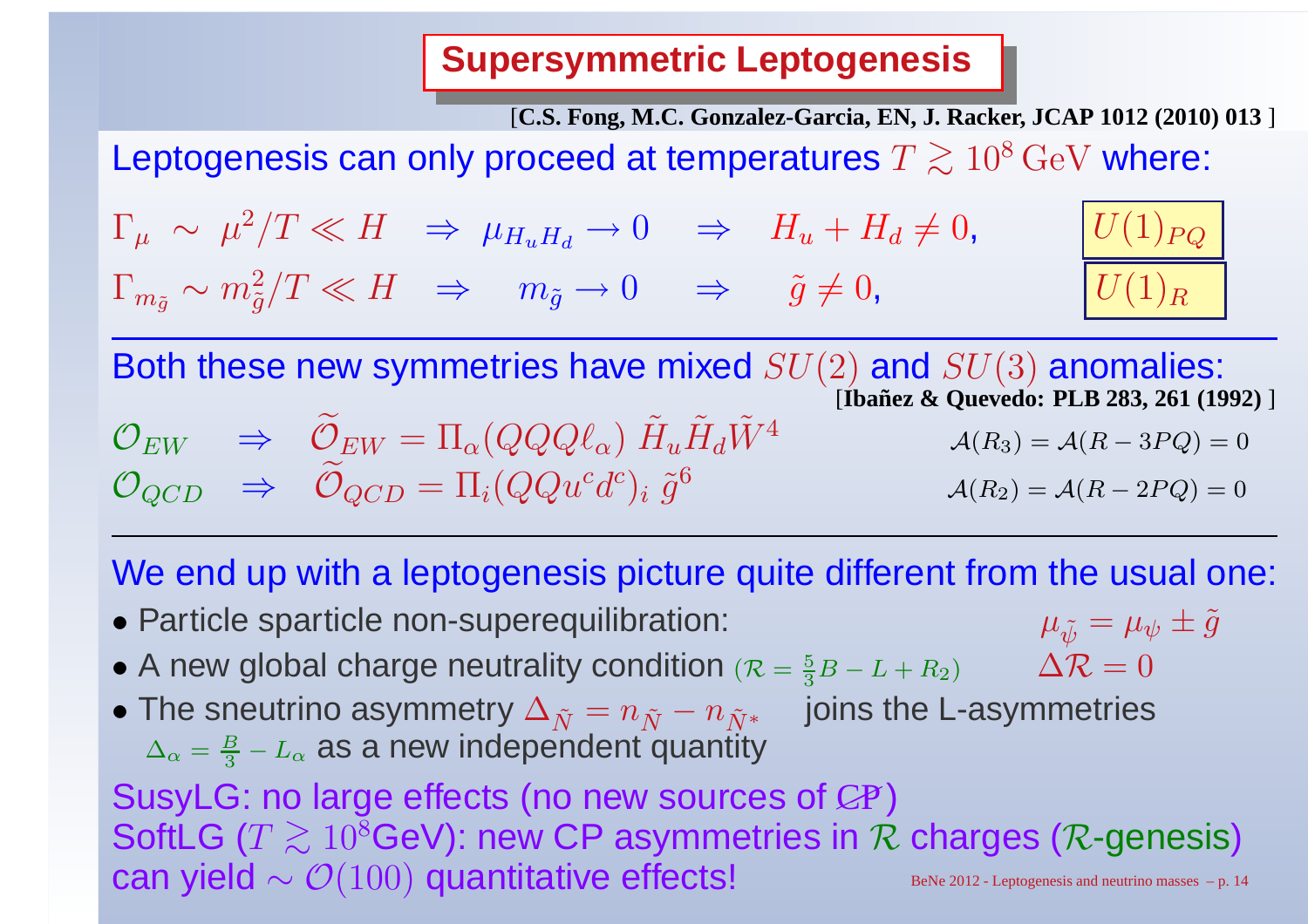<u>Direct tests:</u> Produce  $N$ 's and measure the  $CP$  asymmetry in their decays

$$
m_{\nu} \sim \frac{\lambda^2 v^2}{M_N} \sim \left(\frac{\lambda}{10^{-6}}\right)^2 \left(\frac{1 \,\text{TeV}}{M_N}\right) \sqrt{\Delta m_{atm}^2}
$$

Not possible !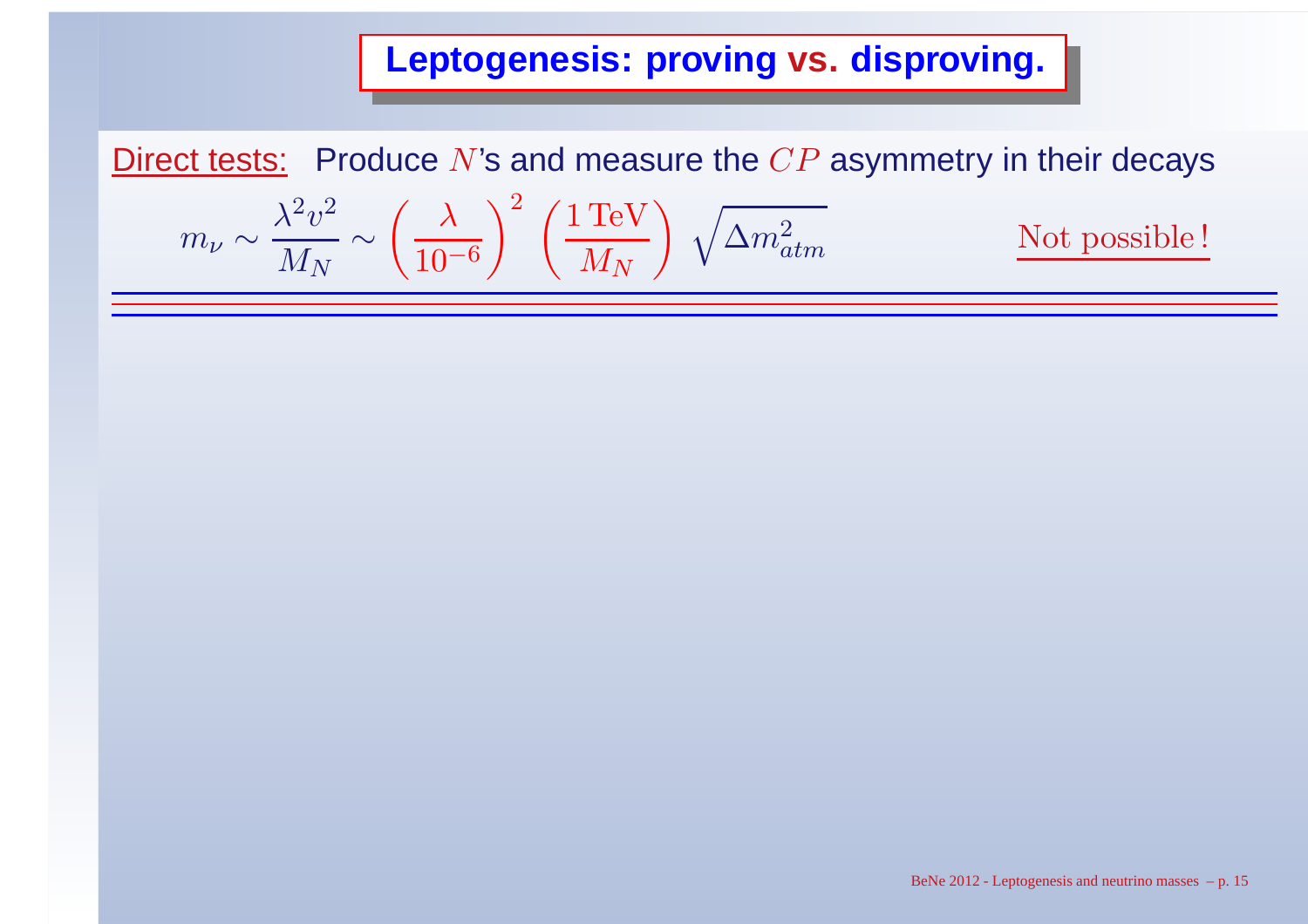<u>Direct tests:</u> Produce  $N$ 's and measure the  $CP$  asymmetry in their decays

$$
m_{\nu} \sim \frac{\lambda^2 v^2}{M_N} \sim \left(\frac{\lambda}{10^{-6}}\right)^2 \left(\frac{1 \text{ TeV}}{M_N}\right) \sqrt{\Delta m_{atm}^2}
$$
 Not possible!

A direct evidence: At  $T \gtrsim \Lambda_{EW}$  sphalerons relate  $B$  and  $L$ :  $\Delta L \approx -2 \times \Delta B$ 

Baryogenesis:  $\Delta B \Rightarrow \Delta L$  thus necessarily  $\Delta L_e = \Delta L_\mu = \Delta L_\tau$ 

Leptogenesis.  $\Delta L \Rightarrow \Delta B$ : almost unavoidably  $\Delta L_e \neq \Delta L_\mu \neq \Delta L_\tau$  ( $\tau \gg$  10 MeV)

However:: The interesting history of  $L$ -number and of the "LAU":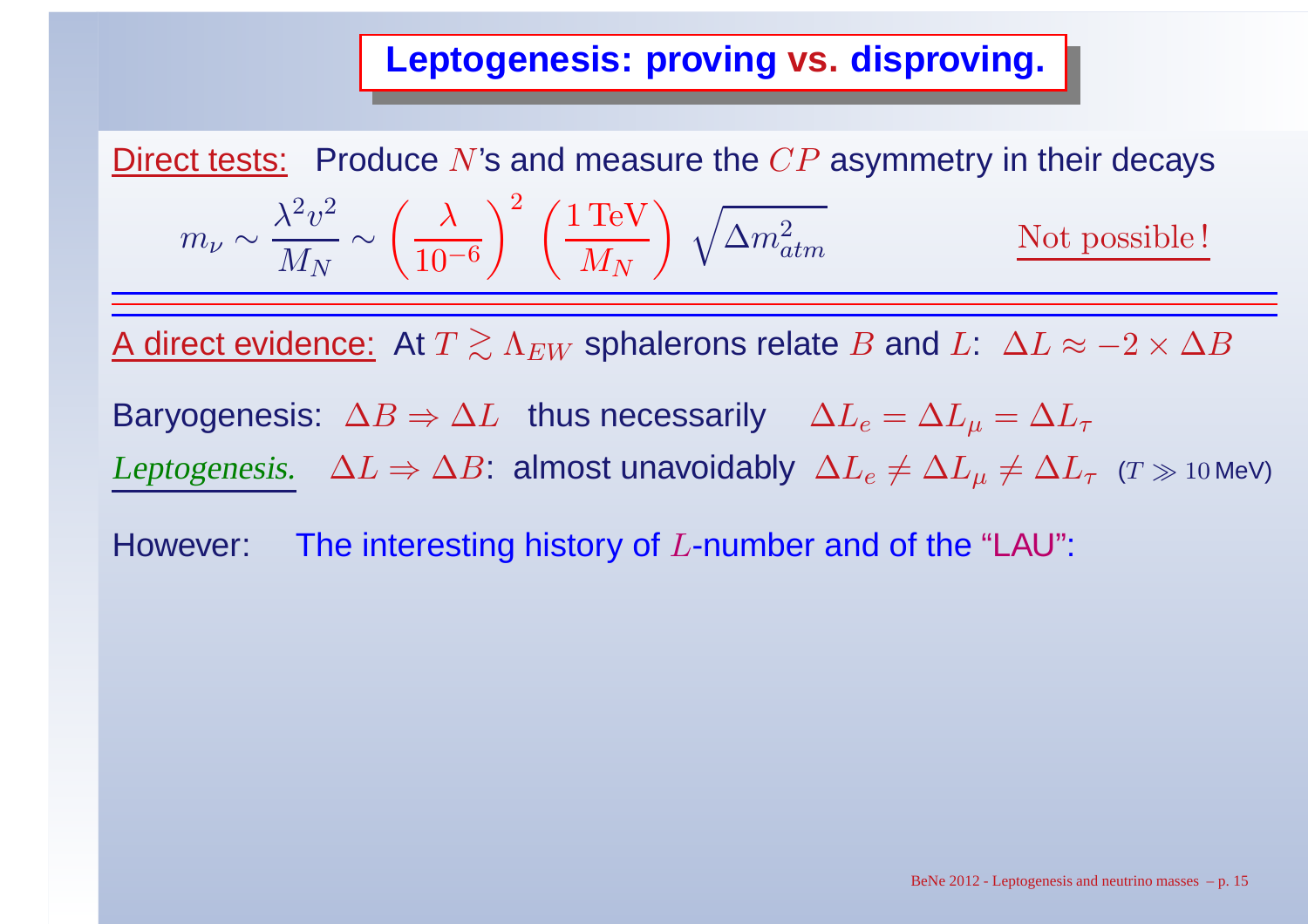<u>Direct tests:</u> Produce  $N$ 's and measure the  $CP$  asymmetry in their decays

$$
m_{\nu} \sim \frac{\lambda^2 v^2}{M_N} \sim \left(\frac{\lambda}{10^{-6}}\right)^2 \left(\frac{1 \text{ TeV}}{M_N}\right) \sqrt{\Delta m_{atm}^2}
$$
 Not possible!

A direct evidence: At  $T \gtrsim \Lambda_{EW}$  sphalerons relate  $B$  and  $L$ :  $\Delta L \approx -2 \times \Delta B$ 

Baryogenesis:  $\Delta B \Rightarrow \Delta L$  thus necessarily  $\Delta L_e = \Delta L_\mu = \Delta L_\tau$ 

Leptogenesis.  $\Delta L \Rightarrow \Delta B$ : almost unavoidably  $\Delta L_e \neq \Delta L_\mu \neq \Delta L_\tau$  ( $\tau \gg$  10 MeV)

However:: The interesting history of  $L$ -number and of the "LAU":  $T \gg M_N$ :  $L$  is conserved  $(M_N \to 0)$ .  $T \sim M_N$ :  $L$  is violated.<br> $T \ll M_N$ :  $L$  is conserved  $(M^{-1} \to 0)$  .  $T \leq 10$  MeV:  $L$  -violate  $T \ll M_N$ :  $L$  is conserved  $(M_N^{-1} \to 0)$ .  $T \lesssim 10$  MeV:  $L_\alpha$ -violated (oscillations).<br> $T \leq m + L$ -"evanoration" (neutrinos come at rest - handedness is lost)  $T \lesssim m_\nu$ : L-"evaporation" (neutrinos come at rest - handedness is lost).<br> $T^0 \sim 10^{-4}$  eV  $\ll \Delta m^2$  . Impossible to reconstruct the original ''LALL''!  $T_\nu^0$  $\frac{C_0}{\nu} \sim 10^{-4} \text{ eV} \ll \Delta m_{atm,sol}^2$  Impossible to reconstruct the original "LAU"!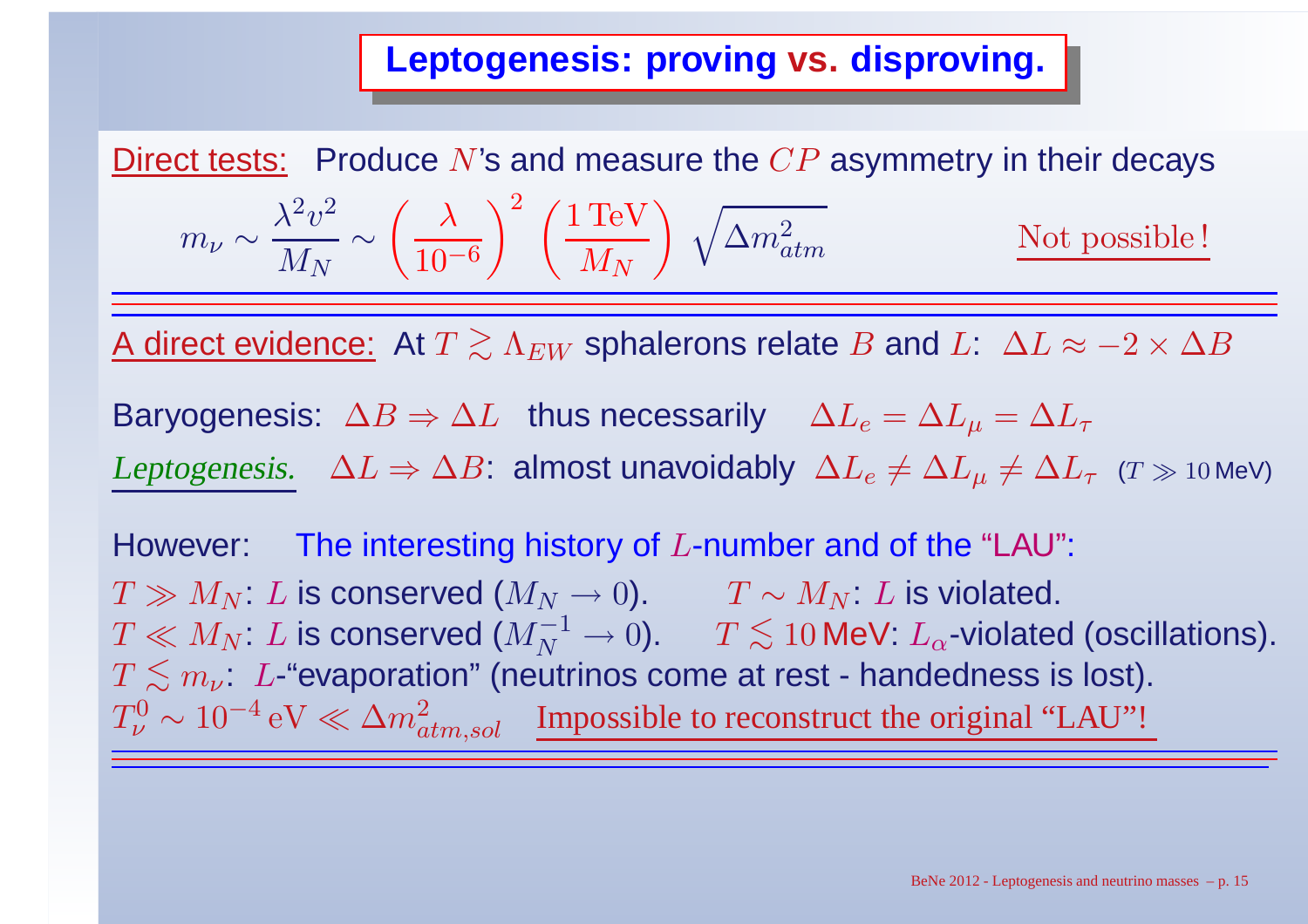<u>Direct tests:</u> Produce  $N$ 's and measure the  $CP$  asymmetry in their decays

$$
m_{\nu} \sim \frac{\lambda^2 v^2}{M_N} \sim \left(\frac{\lambda}{10^{-6}}\right)^2 \left(\frac{1 \text{ TeV}}{M_N}\right) \sqrt{\Delta m_{atm}^2}
$$
 Not possible!

A direct evidence: At  $T \gtrsim \Lambda_{EW}$  sphalerons relate  $B$  and  $L$ :  $\Delta L \approx -2 \times \Delta B$ 

Baryogenesis:  $\Delta B \Rightarrow \Delta L$  thus necessarily  $\Delta L_e = \Delta L_\mu = \Delta L_\tau$ 

Leptogenesis.  $\Delta L \Rightarrow \Delta B$ : almost unavoidably  $\Delta L_e \neq \Delta L_\mu \neq \Delta L_\tau$  ( $\tau \gg$  10 MeV)

However:: The interesting history of  $L$ -number and of the "LAU":  $T \gg M_N$ :  $L$  is conserved  $(M_N \to 0)$ .  $T \sim M_N$ :  $L$  is violated.<br> $T \ll M_N$ :  $L$  is conserved  $(M^{-1} \to 0)$  .  $T \leq 10$  MeV:  $L$  -violate  $T \ll M_N$ :  $L$  is conserved  $(M_N^{-1} \to 0)$ .  $T \lesssim 10$  MeV:  $L_\alpha$ -violated (oscillations).<br> $T \leq m + L$ -"evanoration" (neutrinos come at rest - handedness is lost)  $T \lesssim m_\nu$ : L-"evaporation" (neutrinos come at rest - handedness is lost).<br> $T^0 \sim 10^{-4}$  eV  $\ll \Delta m^2$  . Impossible to reconstruct the original ''LALL''!  $T_\nu^0$  $\frac{C_0}{\nu} \sim 10^{-4} \text{ eV} \ll \Delta m_{atm,sol}^2$  Impossible to reconstruct the original "LAU"!

Indirect tests: Reconstruct the complete seesaw model  $18 \text{ parameters } \textit{vs. 9} \text{ observables}: 3m_\nu+3\theta_{ij}+\delta, \alpha_1, \alpha_2 \text{Not possible!} \over \text{\tiny{BeNe 2012-Leptogenesis and neutrino masses - p. 1.}}}$ BeNe  $2012$  - Leptogenesis and neutrino masses  $-$  p. 15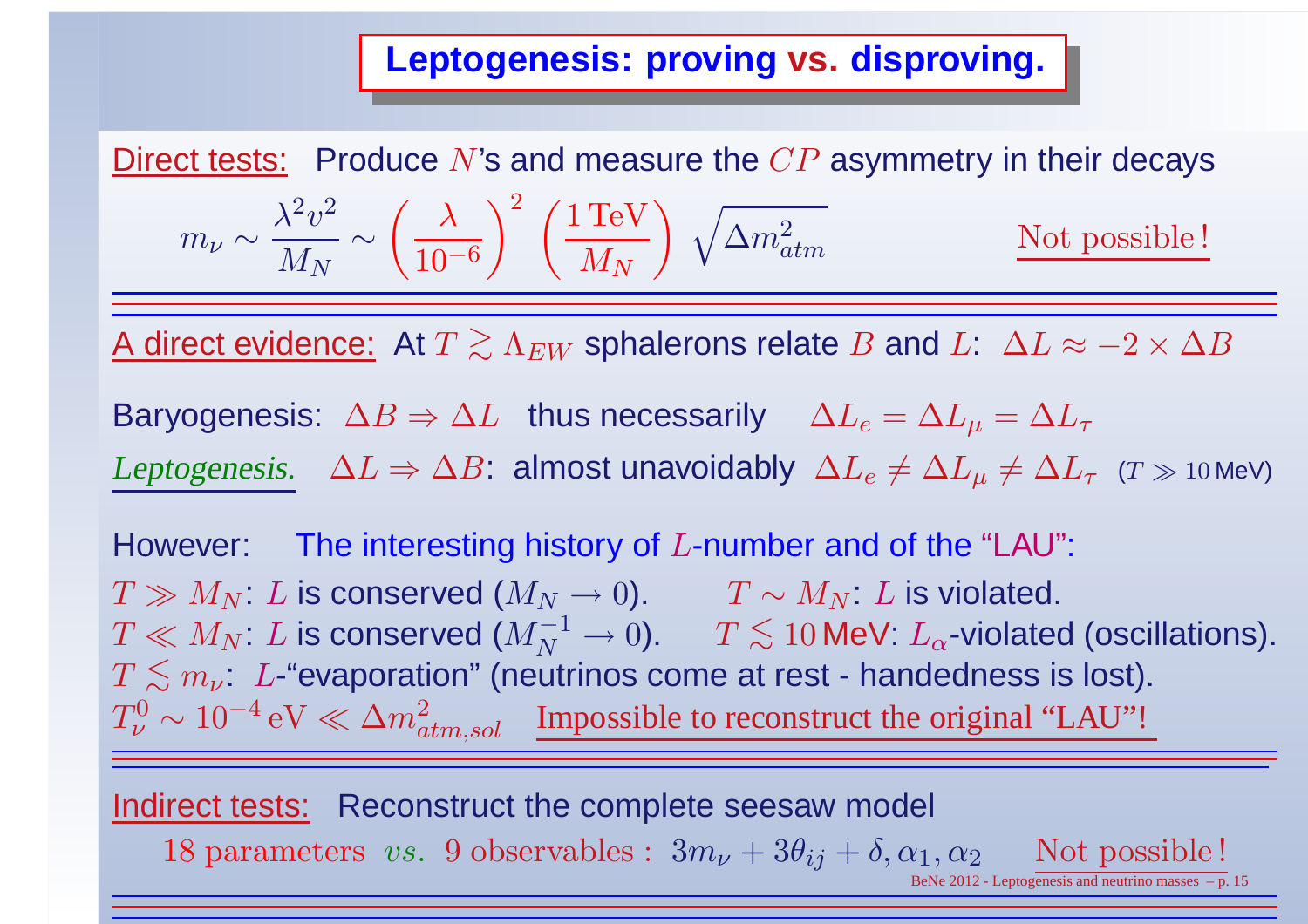by proving that (some of) the Sakharov conditions are (likely to be) satisfied:

1.  $L$  violation: Is provided by the Majorana nature of the  $N$ 's:  $~\ell_{\alpha}\phi\leftrightarrow N\leftrightarrow$  $\bar{\ell}_\beta\bar{\phi}$ 

Experimentally: we hope to see  $0\nu2\beta$  decays (requires IH or quasi degenerate  $\nu$ 's )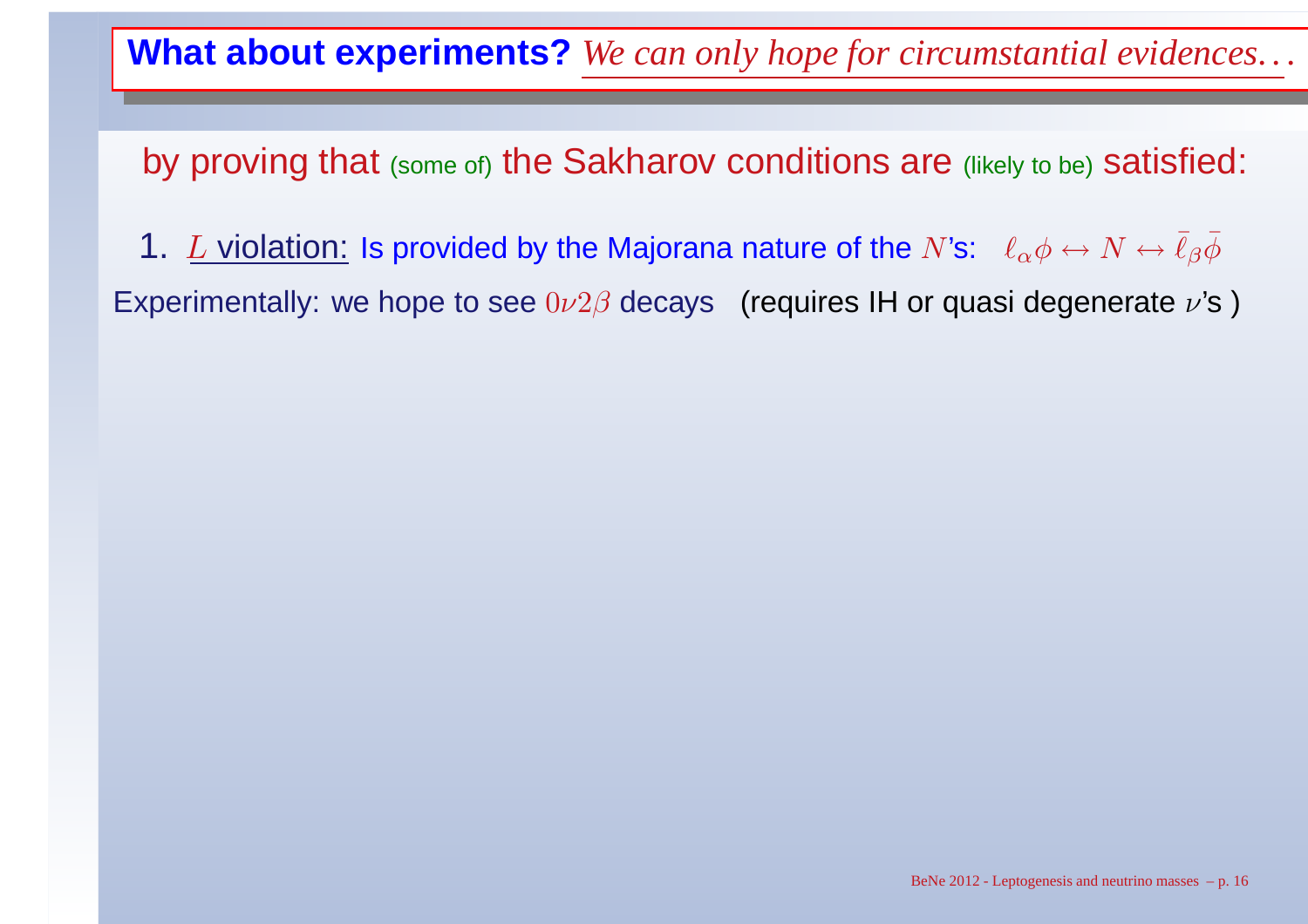by proving that (some of) the Sakharov conditions are (likely to be) satisfied:

1.  $L$  violation: Is provided by the Majorana nature of the  $N$ 's:  $~\ell_{\alpha}\phi\leftrightarrow N\leftrightarrow$ Experimentally: we hope to see  $0\nu2\beta$  decays (requires IH or quasi degenerate  $\nu$ 's )  $\bar{\ell}_\beta\bar{\phi}$ If  $m_\nu$  LeptoG would be strongly disfavored (and the simplest realization ruled out)  $_{\nu}$  is measured, say  $@>\sim$ ∼ $0.1\,\mathrm{eV}$  (Tritium ? Cosmology?)  $\,$  and  $0\nu2\beta$  is not seen?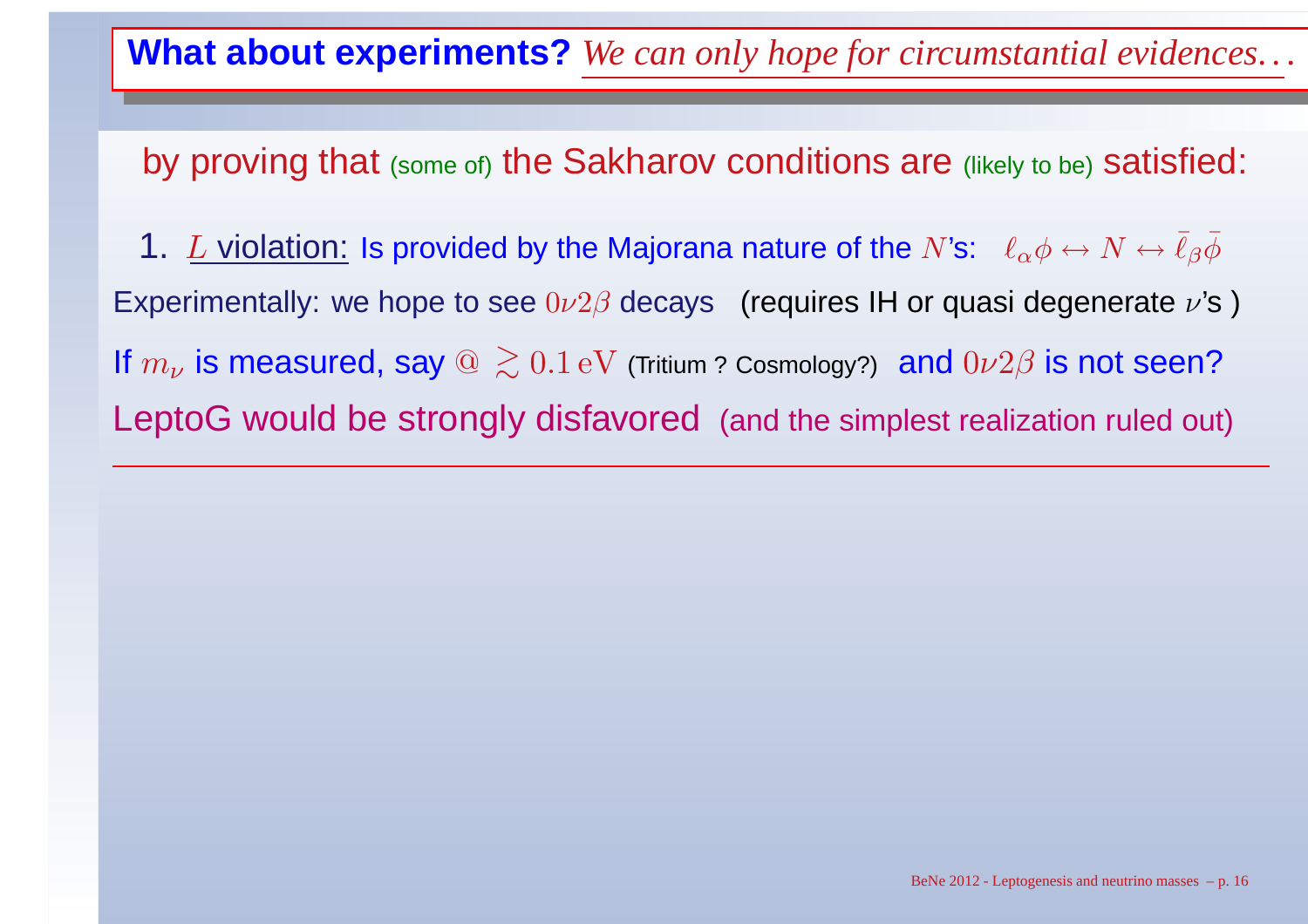by proving that (some of) the Sakharov conditions are (likely to be) satisfied:

1.  $L$  violation: Is provided by the Majorana nature of the  $N$ 's:  $~\ell_{\alpha}\phi\leftrightarrow N\leftrightarrow$ Experimentally: we hope to see  $0\nu2\beta$  decays (requires IH or quasi degenerate  $\nu$ 's )  $\bar{\ell}_\beta\bar{\phi}$ If  $m_\nu$  LeptoG would be strongly disfavored (and the simplest realization ruled out)  $_{\nu}$  is measured, say  $@>\sim$ ∼ $0.1\,\mathrm{eV}$  (Tritium ? Cosmology?)  $\,$  and  $0\nu2\beta$  is not seen?

2.  $\underline{C}$  &  $\overline{CP}$  violation: Experimentally, we hope to see  $\mathcal{CP}_L$  (Dirac phase  $\delta$ )  $\bm{\mathsf{However}},$  phases of  $U$  and  $Y_{\Delta B}$  are unrelated [G.Branco & al. NPB617,(2001) -unflavored]<br>IS Davidson J Garavoa E Palorini N Rius PRI 99 (2007): JHEP0809 (2008) -flavored] [S. Davidson, J. Garayoa, F. Palorini, N. Rius PRL99, (2007); JHEP0809, (2008) -flavored] If  ${C\!P'}_L$ If  ${C\!\!P'}_L$  $I_L$  is observed: Circumstantial evidence for  $LG$  (but not a final proof)  $_L$  is not observed: LG is not disproved:  $(\delta \sim 0, \pi. \ldots)$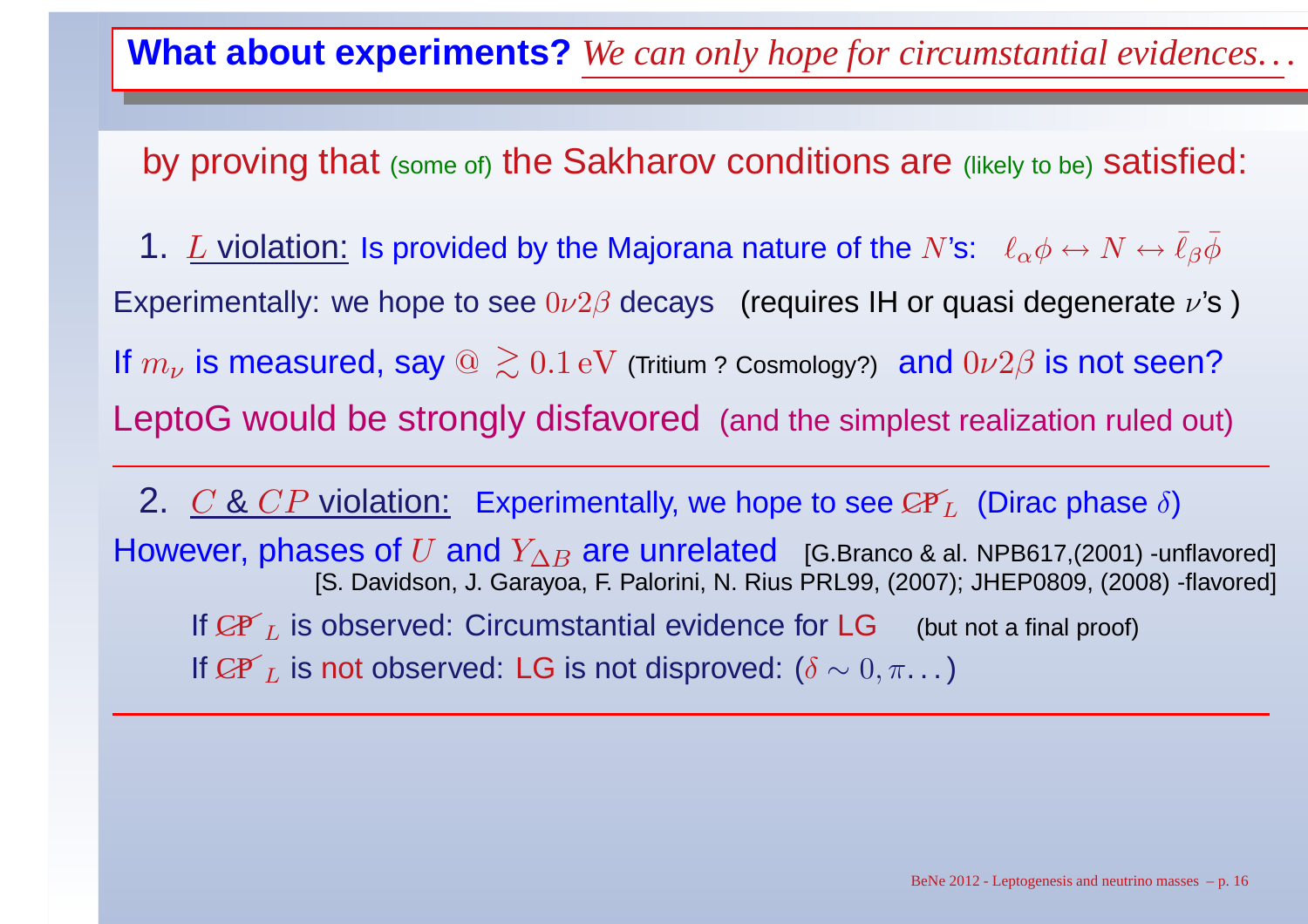by proving that (some of) the Sakharov conditions are (likely to be) satisfied:

1.  $L$  violation: Is provided by the Majorana nature of the  $N$ 's:  $~\ell_{\alpha}\phi\leftrightarrow N\leftrightarrow$ Experimentally: we hope to see  $0\nu2\beta$  decays (requires IH or quasi degenerate  $\nu$ 's )  $\bar{\ell}_\beta\bar{\phi}$ If  $m_\nu$  LeptoG would be strongly disfavored (and the simplest realization ruled out)  $_{\nu}$  is measured, say  $@>\sim$ ∼ $0.1\,\mathrm{eV}$  (Tritium ? Cosmology?)  $\,$  and  $0\nu2\beta$  is not seen?

2.  $\underline{C}$  &  $\overline{CP}$  violation: Experimentally, we hope to see  $\mathcal{CP}_L$  (Dirac phase  $\delta$ )  $\bm{\mathsf{However}},$  phases of  $U$  and  $Y_{\Delta B}$  are unrelated [G.Branco & al. NPB617,(2001) -unflavored]<br>IS Davidson J Garavoa E Palorini N Rius PRI 99 (2007): JHEP0809 (2008) -flavored] [S. Davidson, J. Garayoa, F. Palorini, N. Rius PRL99, (2007); JHEP0809, (2008) -flavored] If  ${C\!P'}_L$ If  ${C\!\!P'}_L$  $I_L$  is observed: Circumstantial evidence for  $LG$  (but not a final proof)  $_L$  is not observed: LG is not disproved:  $(\delta \sim 0, \pi. \ldots)$ 

3. Out of equilibrium dynamics in the early Universe: (apparently the most difficult) Can be satisfied for  $\;\widetilde{m}_1\sim 10^{-3}$ Values of  $\Delta m^2_{\odot, \oplus}$  are optimal. Possibly a first (  $^{3} \div 10^{-1}\,\mathrm{eV}$  ⊙,⊕ $a_{\oplus}$  are optimal. Possibly a first (marginal) circumstantial evidence... $b_{\tiny{\text{BeNe 2012-Leptogenesis and neutrino masses 5-}p. 16}}$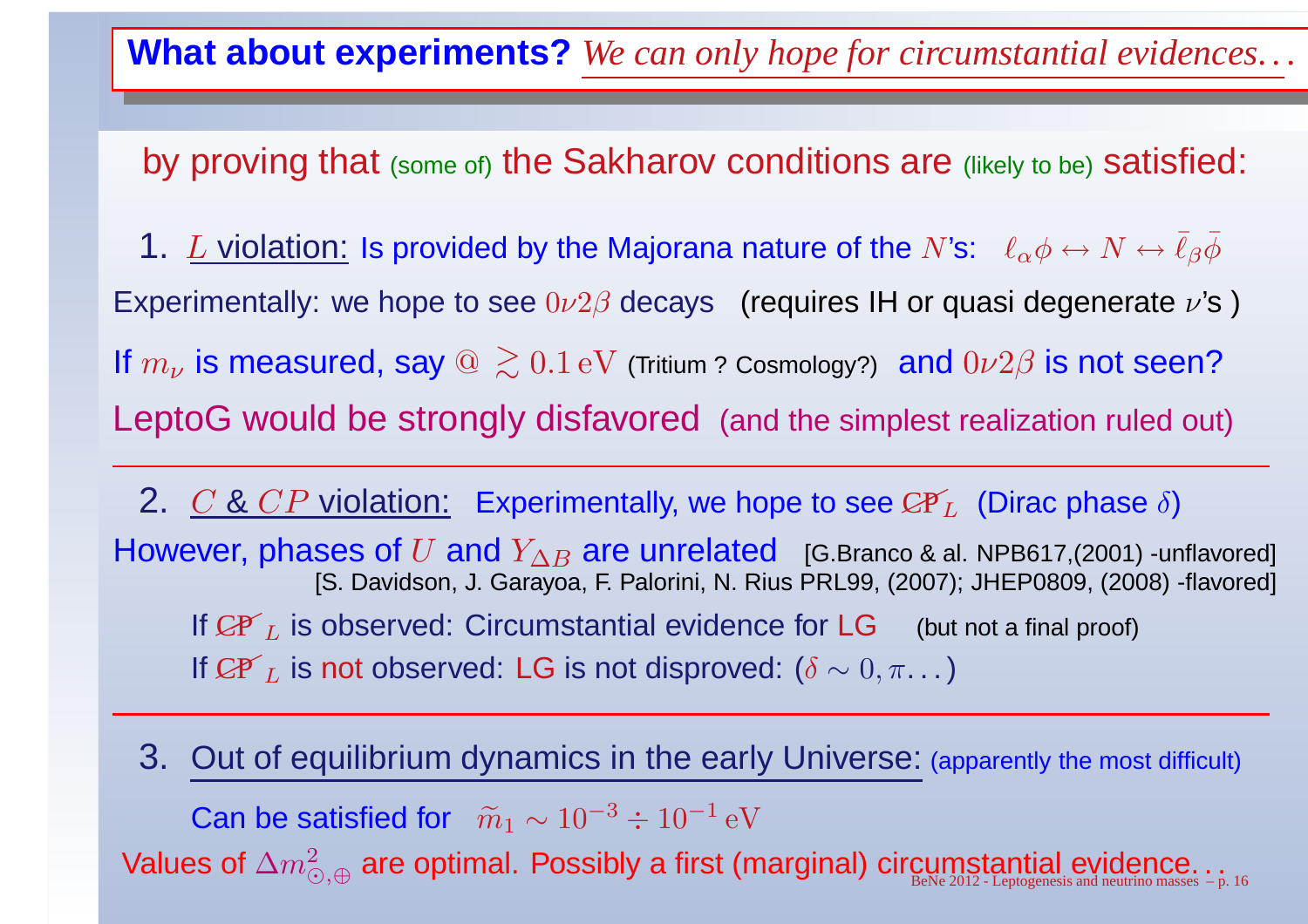- • $\bullet~$  Leptogenesis is a very attractive scenario to explain  $Y_{\Delta B}.$
- Recent developments have shown that *quantitative* and *qualitative* •estimates of  $Y_{\Delta B}$  Majorana neutrinos, and many other effects.  $B$  have to take into account lepton flavors, the heavier
- • $\bullet~$  Implications for neutrino masses  $(m_\nu$ rh  $<$  $\lesssim0.10\,\mathsf{eV}$ ) established in the single-flavor regime and for hierarchical  $N$ 's do not hold in general.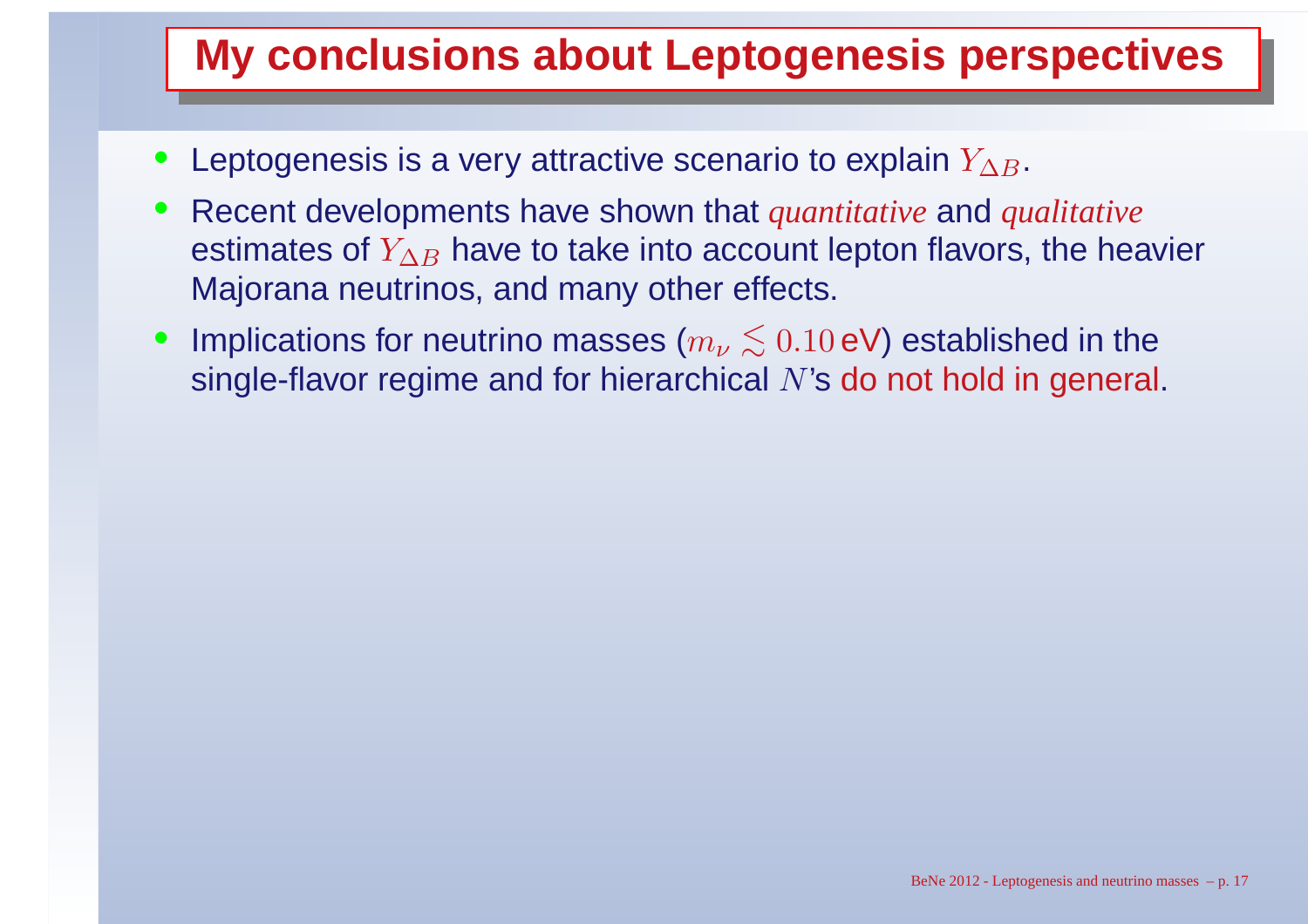- • $\bullet~$  Leptogenesis is a very attractive scenario to explain  $Y_{\Delta B}.$
- Recent developments have shown that *quantitative* and *qualitative* •estimates of  $Y_{\Delta B}$  Majorana neutrinos, and many other effects.  $B$  have to take into account lepton flavors, the heavier
- • $\bullet~$  Implications for neutrino masses  $(m_\nu$ rh  $<$  $\lesssim0.10\,\mathsf{eV}$ ) established in the single-flavor regime and for hierarchical  $N$ 's do not hold in general.
- $\bullet$ • Experimental detection of  $0\nu2\beta$  decays and/or  $\mathcal{CP}_L$  in the lepton sector will strengthen the case for LG – but not prove it.
- $\bullet$ • Failure of revealing  ${\mathcal{CP}}_L$  will not disprove LG.
- $\bullet$  $\bullet$  If  $m_\nu$  $\omega_{\nu} \sim \mathcal{O}(0.1\,\mathrm{eV})$  is established, failure of revealing  $0\nu2\beta$ -decays will cast<br>po shadow an the Meiarana whypathesis (disfavoring LC) some shadow on the Majorana  $\nu$  hypothesis (disfavoring LG).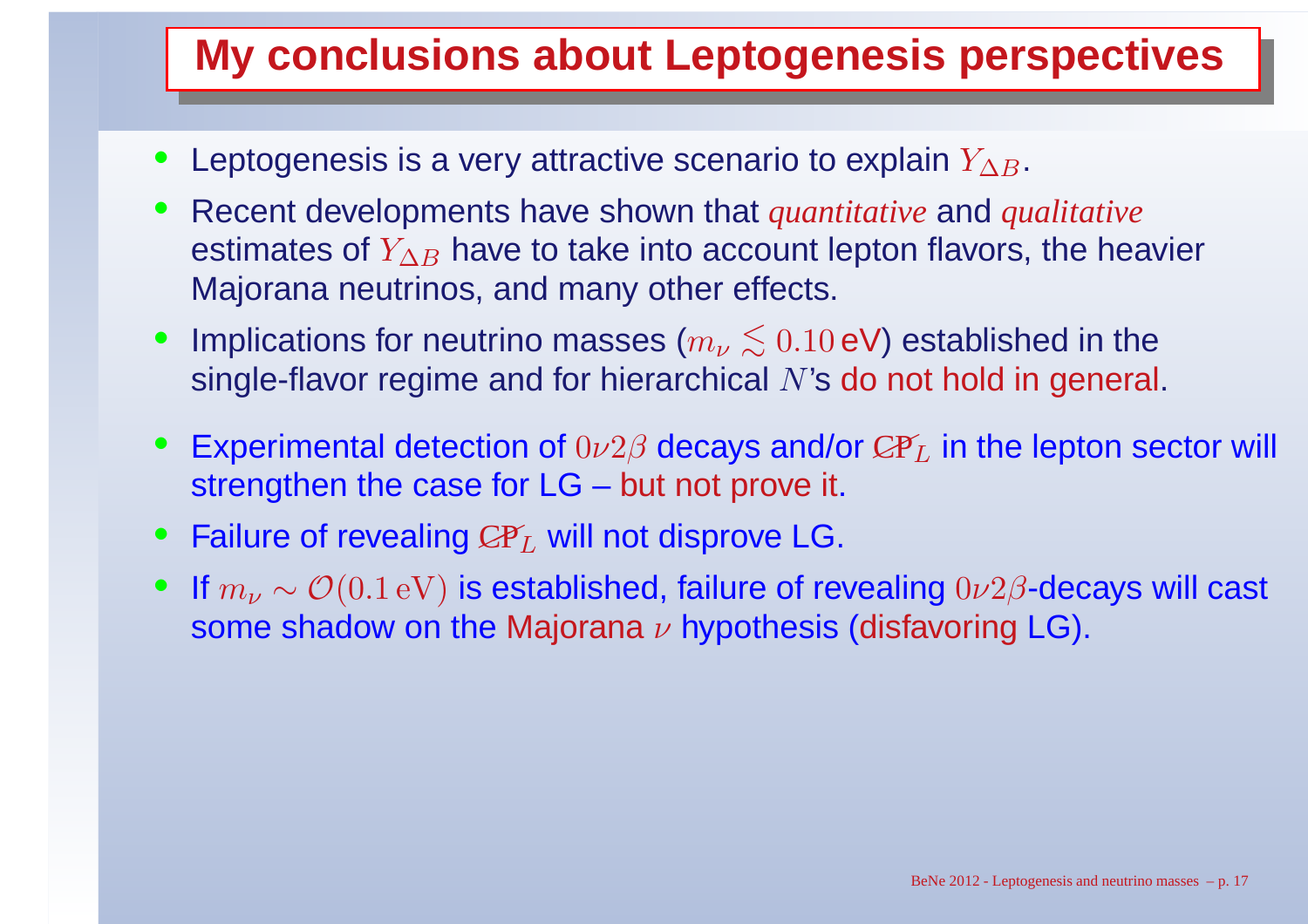- • $\bullet~$  Leptogenesis is a very attractive scenario to explain  $Y_{\Delta B}.$
- Recent developments have shown that *quantitative* and *qualitative* •estimates of  $Y_{\Delta B}$  Majorana neutrinos, and many other effects.  $B$  have to take into account lepton flavors, the heavier
- • $\bullet~$  Implications for neutrino masses  $(m_\nu$ rh  $<$  $\lesssim0.10\,\mathsf{eV}$ ) established in the single-flavor regime and for hierarchical  $N$ 's do not hold in general.
- $\bullet$ • Experimental detection of  $0\nu2\beta$  decays and/or  $\mathcal{CP}_L$  in the lepton sector will strengthen the case for LG – but not prove it.
- $\bullet$ • Failure of revealing  ${\mathcal{CP}}_L$  will not disprove LG.
- $\bullet$  $\bullet$  If  $m_\nu$  $\omega_{\nu} \sim \mathcal{O}(0.1\,\mathrm{eV})$  is established, failure of revealing  $0\nu2\beta$ -decays will cast<br>po shadow an the Meiarana whypathesis (disfavoring LC) some shadow on the Majorana  $\nu$  hypothesis (disfavoring LG).
- $\bullet$ • Detection of proton decay would be a clear evidence of direct B violation. It would entail questioning LG (but not ruling it out).